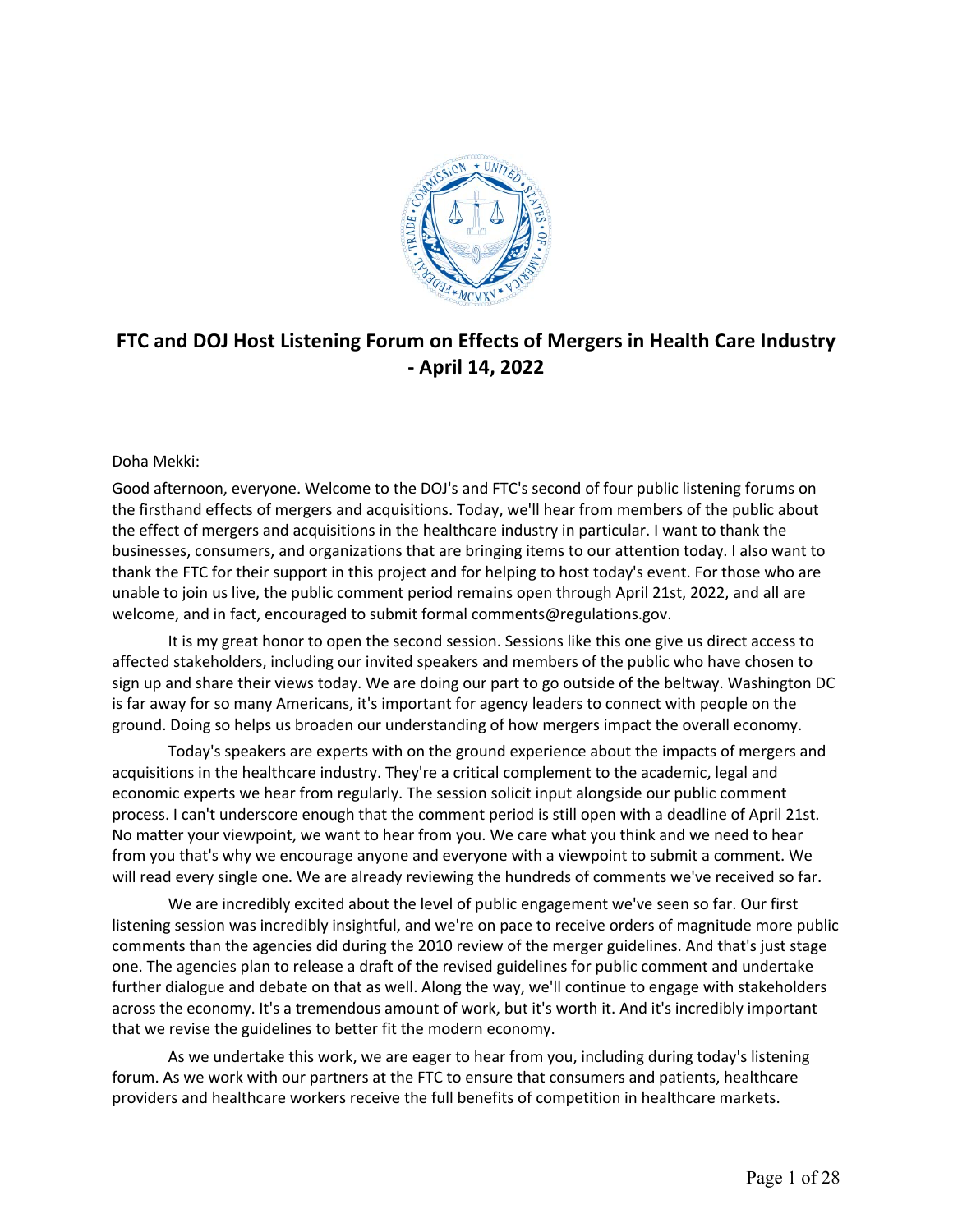As we all know, healthcare is an important part of the US economy and we know that steady, affordable access to care can mean life or death for so many. It is crucial that our healthcare markets remain competitive and free of unlawful conduct. Competitive healthcare markets give patients access to medicine at affordable prices. They offer hospitals that offer quality care and better choices of doctors. These markets are fundamental to our lives and the lives of our families. If companies are engaging in harmful anti-competitive mergers, the antitrust division has an obligation to enforce the law to the fullest extent possible. And we're not just talking about dollars and cents here, we're talking about quality of care and access to care. We are talking about the ability to purchase medicine and health insurance.

 We also see the harms of anti-competitive consolidation across the many dimensions of the modern economy, including healthcare. Concentrated market structures can harm patients downstream at the same time that they harm healthcare workers upstream. Everyone loses except the extracted powerful firms in the middle.

 Ensuring our healthcare markets remain competitive is essential to our livelihood or the livelihood of the nation. That is why it remains a priority for public antitrust enforcement and why this afternoon's listening forum is so important. The antitrust division's mission is to promote competitive markets by bringing wrongdoers to justice through both criminal and civil enforcement of the antitrust areas. Our civil program is actively pursuing healthcare matters and our criminal program has an ongoing investigation into cartel activity among generic drug providers. We take healthcare competition laws. We are pursuing matters that impact competition and healthcare across all of our programmatic seriously.

 With that, we should turn to the speakers we came to learn from today. For today's listening speakers who will be present virtually. I'll start with Joe Thon. My colleague Chair Khan will save for comments for the end, so that we can preserve as much time as possible to hear from our speakers. We have some folks who have prepared remarks for us today. And after a brief discussion, we'll open things up to the public before Chair Khan closes. Let's go ahead and hear from our first speaker. I'll turn things forum, we have a robust group of speakers from across the industry joining us as well as additional over to you, Joe.

## Joseph Thon:

 Thank you very much. Good afternoon, everybody. My name is Joe Thon, and I'm a registered nurse for St. Joseph's Regional Medical Center, 120-year-old hospital in Lewiston, Idaho. I've been employed with the hospital since July 25th, 2005. Thanks for allowing me to share the story of our hospital's transition. One thing that unites doctors, nurses, techs, and custodians is when you work in healthcare, you spend a lot of time reminiscing about the good old days. And that was even true back in the good old days when I joined St. Joe's in 2005. You see, at the end of 2002, the small Catholic healthcare system owned St. Joe's. They were called the sisters of Carondelet.

 They merged to a larger Catholic healthcare system named Ascension Health. And a lot of people I respected were not happy about the new changes. The hospital had previously been allowed to make its own purchasing decisions and decisions that affected our community under the old guard, but Ascension had centralized those decisions 1,800 miles away in Saint Louis, Missouri, which was Ascension's headquarters. As I understood it, our local leadership wanted to align with a smaller system closer to home to restore the independence and autonomy that we once had.

 Importantly, we felt like we had a lot going for us in those days at St. Joe's. We were the biggest hospital with the highest level of emergency care of any hospital between Boise, Idaho, and Spokane Washington approximately 425 miles apart. I remember meetings about a decade ago when we were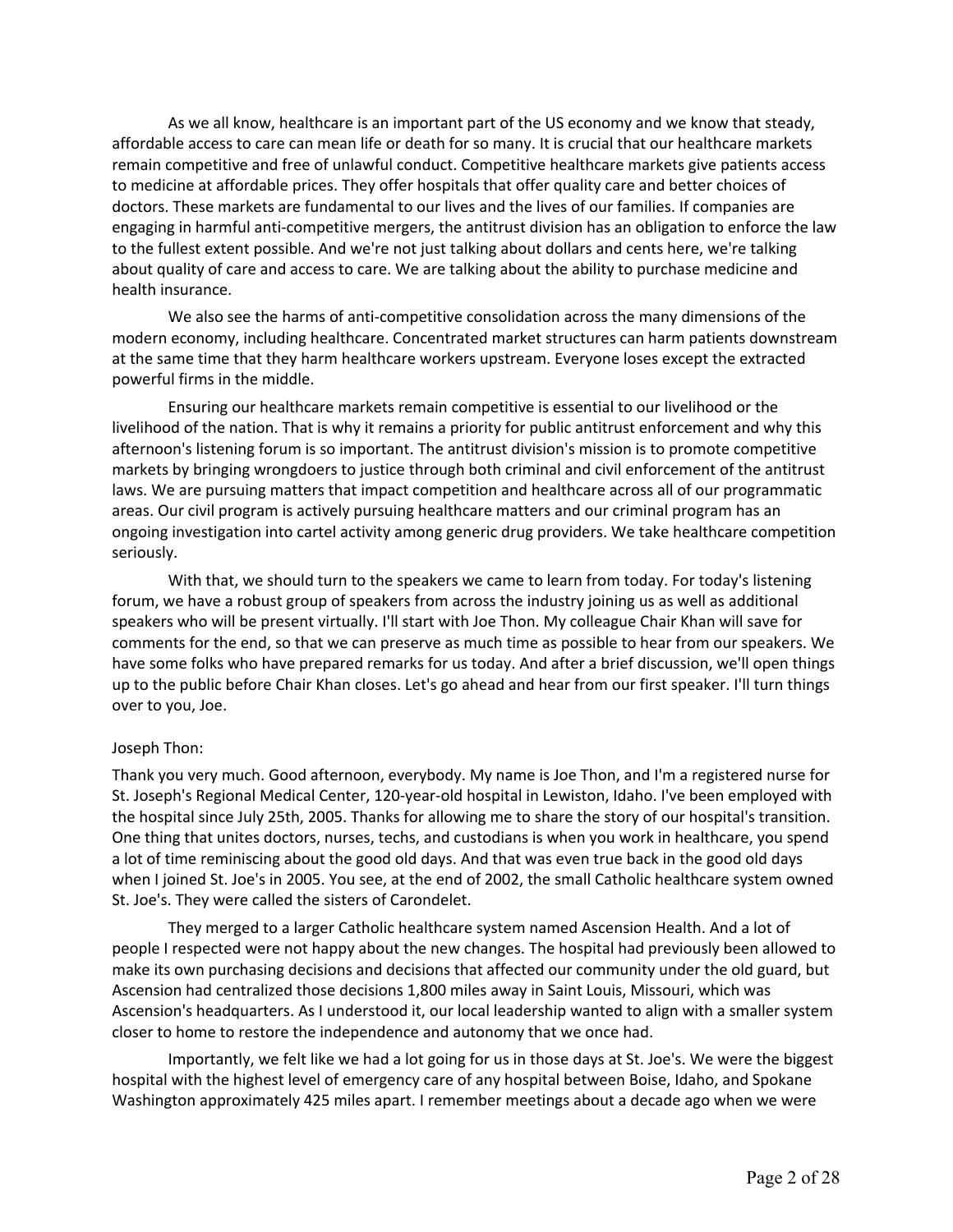Ascension when we were told that we had enough cash on hand to operate for about 240 days without any revenue coming in at all. We had merged into Ascension after the Carondelet health system's credit rating was downgraded, but that had nothing to do with our hospital. We were one of the strongest hospitals in the Ascension network.

 Our leadership felt like it would be better off without the bean counters in St. Louis controlling our money. Our local board members wanted to align with the healthcare system that would be closer to understand the needs of our community. We supported our local leadership, longtime members of the community whose judgment we all trusted. I think most of us who worked at St. Joe's were not suspicious at all when the company that agreed to purchase us in June of 2015, Capella Healthcare Inc, was a for profit health system based in Nashville, even further away than Ascension, or that Capella was owned by a Chicago private equity firm. We also were not alarmed at all when Capella turned around two months later and announced it was selling off to an Alabama real estate firm during the discernment process.

 was a medical properties trust, nor were we too concerned when we learned that these transaction had somehow left our hospital under the control of a company RCCH, that was owned by a New York private equity firm, Apollo Global Management. We would experience two or more ownership changes after that with a rural hospital chain called LifePoint that Apollo bought in 2018. And then in 2021, Lifepoint spun off our hospital with 17 other LifePoint hospitals and 61 longterm acute hospitals formerly owned by Kindred Healthcare and a new company called ScionHealth.

 As you can imagine, to say our employees in our community, they are left uncertain of the direction of our hospital would be a little bit of an understatement. What's all that mean for the employees? Well, first off, there are fewer and fewer of us. Under Ascension, the hospital had more than a thousand employees. Now, we've got about 700. 62 employees were downsized just months after the merger closed in 2017. Employees who stayed got squeezed. The cost of our insurance benefits went way up while our coverage went down. We lost several benefits altogether, such as our extended illness bank hours, or in other words, sick pay. We lost pension pay and health retirement arrangement accounts as well.

 means is that the nurses and surgical techs answer the phones, coordinate communication between departments and perform a number of administrative tasks that take precious time away from our Staffing was reduced, in addition. Most of our nursing units lost secretaries. Most reduced the amount of CNAs and the patient ratios to register nurses went up on most units as well. What this patients. It's also chaotic on a daily basis.

 As a result, the registered nurses formed a union and voted to be represented by the Teamster's local 690 at Spokane, Washington affiliated with the International Brotherhood of Teamsters. The company fought hard for nearly two years to give us our first contract.

 Another big change since the merger has been outsourcing. Many departments from the cafeteria to anesthesia and billing and even our internal medicine doctors have been outsourced since the change to for profit. Cheerleaders for the cafeteria contractor that took over proudly told us that they were giving the employees a 40 cent an hour raise. But what they didn't tell us is that they were changing their employee benefits and healthcare insurance premiums to now over \$400 every two weeks. How's anyone supposed to pay for that when they're making 11.15 an hour?

 Another example of outsourcing is there's now no night shift pharmacy causing delays in patient care, adding more work to registered nurses and taking away safety barriers to patients in emergent situations. Most of the outsourcing has caused a loss of staff due to benefits or pay offered by the new outsource company. People have chosen to leave our hospital or community to avoid taking pay cuts.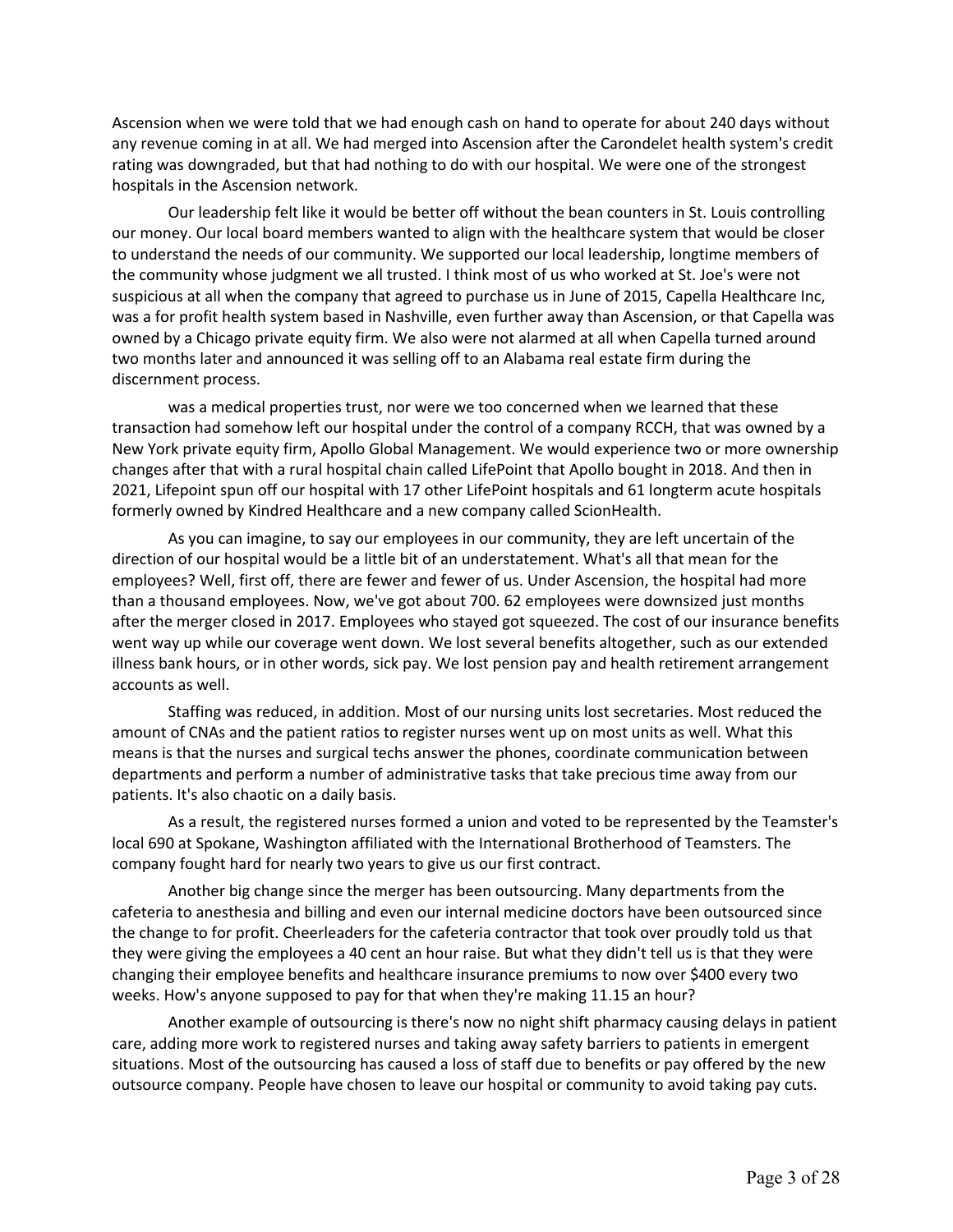What's this mean for you as a patient? As a patient, you may have longer wait times before your call light is answered you may need to use a bathroom or when you need pain medicine. We've had more falls occurring at our hospital as well since the loss of staff. Maybe your visitors will not be able to eat in the cafeteria as it now has reduced hours and doesn't even stay open during daytime hours. Maybe you have a question on your bill only to be transferred to a billing company on the Eastern side of the United States and given the runaround.

 well. It's simple, better staffing equals better care. In fact, our hospital has lost so many employees that we have an entire unit shut down currently for almost two years now. Not enough staff to open it up. This translates to during a pandemic patients coming to our emergency department may need to be transferred to other hospitals far away not because we don't have rooms, but because we don't have the staff to take care of the patients. This also results in rationing of care to patients with elective procedures based on the amount of emergent, patients that are in the hospital system at one time. If there is enough staff to take care of the emergent patients, there's not enough staff to take care of the elective patients as well. Several studies have shown evidence of increased mortality with registered nurse shortages as

 How does this affect our community? In October of 2019, the hospital began negotiations with Regence Blue Shield of Idaho, a healthcare insurance company, providing insurance to more than 15,000 people in our community as a hospital was not getting the premiums they wanted. They announced that they were going to remove the hospital from Regence's network on January 16th, 2020.

 What does that mean? That means that all non-emergent services such as tests, office visits and elective surgeries would be billed at an out of network payment rate. Only emergent services would be billed as an in network, such as heart attacks and strokes. People were going to be forced to change in the middle of their treatment to find new facilities, new doctors, new places to have their elective procedures done. The hospital in Regence did eventually come to an agreement with only slight delays in patient care. The uncertainty was extremely stressful to the community and members with chronic illnesses and babies on the way. Probably up with time right now.

## Doha Mekki:

Thank you so much, Joe. I'm going to turn it over to Ms. Tyler next.

Joseph Thon:

Thank you. (silence)

## Kelley Tyler:

 Yes. Thank you, Assistant Attorney General Kanter and Chair Khan for holding this important forum. My name is Kelley Tyler. I'm a registered nurse at Mission Healthcare in Asheville, North Carolina, and a member of National Nurses United, the nation's largest nurses union. I'm here today to share the devastation our community has experienced since HCA healthcare, the world's largest and wealthiest cardiovascular, pediatric and neuro trauma care in Western North Carolina. Mission provides care to the vast majority of our community, serving somewhere between 75% and 91% of the population. hospital corporation bought Mission in 2019. Prior to HCA, Mission was well known for its excellent

 Before HCA took over, Mission was a source of pride. It was also a draw for many of our older residents who have moved here for retirement knowing there was an excellent healthcare system nearby. I worked at Mission for over 37 years and have been shocked and horrified by the cuts and services and rising costs for our patients since the takeover.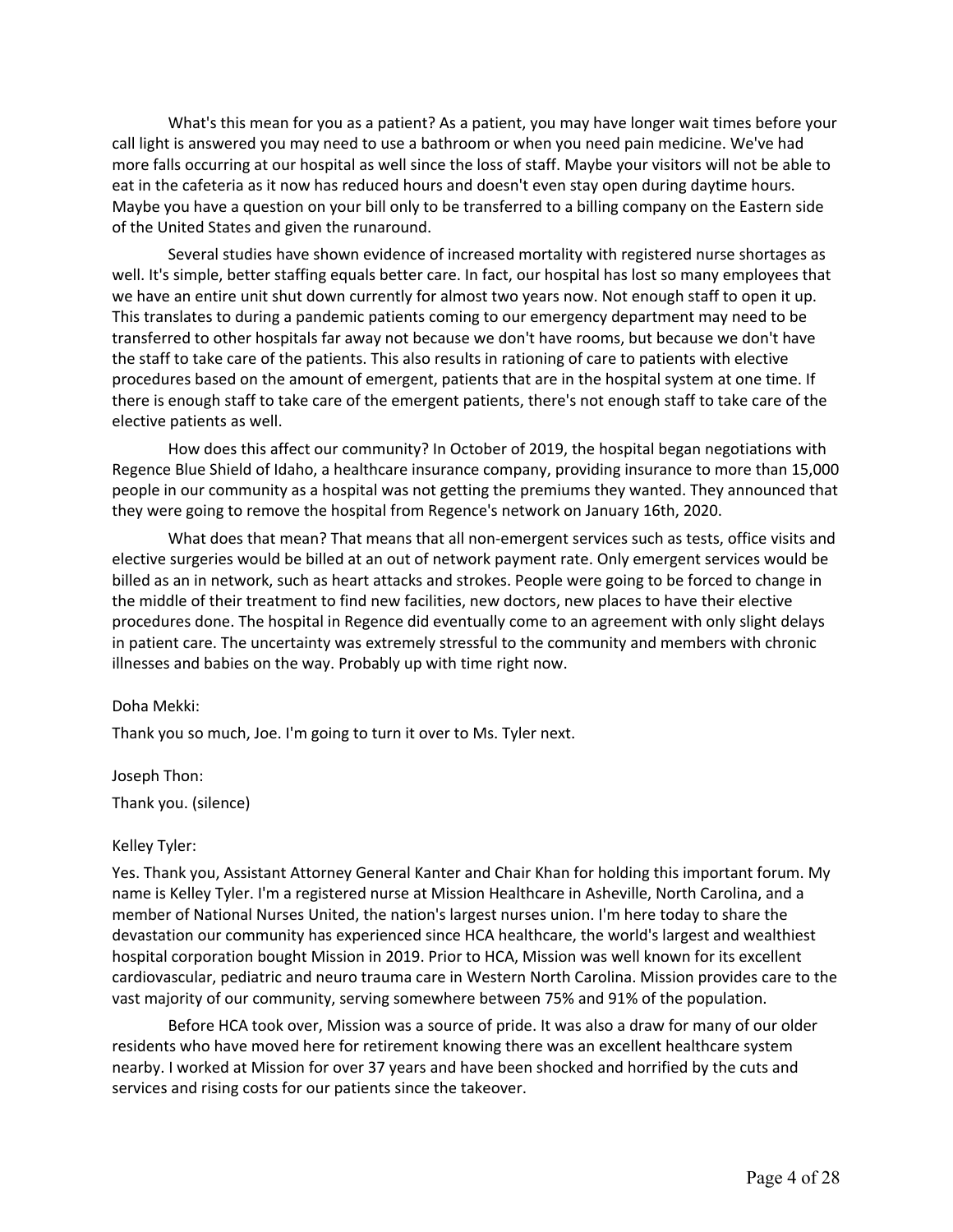Services like rural cancer care, wheelchair and seating clinics have been completely cut. HCA has shuttered primary care clinics and driven out hundreds of doctors and nurses. Our more vulnerable populations have suffered, especially seniors who are often forced now to drive over an hour for their needed care. Many of the physicians we have lost have yet to be permanently replaced. Travel and temporary providers feel a hole, but they're not always familiar with system protocols. Providers and nurses living in an area are vested in a community. There's care. There's love present with permanent staff in a hospital. HCA has also taken its hatchet to charity care, geriatric services, security, and even hospital chaplains.

 Before the sell to HCA, my unit of 36 patients had 13 RNs and five CNAs. That's a one nurse to three patient ratio with a nursing supervisor having the ability to support our unit. Now, we have 44 patients with nine RNs, four CNAs and a supervisor. That's a one to five ratio in the best of conditions.

 Unfortunately, the reality is often more like a one to seven ratio. This only allows eight minutes per patient each hour with little to no assistance. We're not able to give the best quality care in the situation. Nursing under these circumstances is more like factory work. While HCA has reduced our well the year following the merger, healthcare prices shot at 10%. We see patients approached by bill collectors while they're still in recovery. Many patients complain to the state attorney general about loved and regarded system to a shell of its former self, the company has increased the cost of care. In being balanced billed and of harassment by HCA's in-house debt collection firms for bills they don't even owe.

 How is HCA able to do this? Our patients don't any other option, but to go to Mission. We believe HCA uses its monopoly over western North Carolina to get our healthcare system, then send the profits back to executives in Wall Street shareholders. HCA not only owns hospitals, but also doctors' nursing school. How can a corporation be allowed to influence and control all aspects of healthcare? offices, clinics, their own staffing firm and supply chain companies, debt collection agencies and a

 Unfortunately, what's happening in Western North Carolina is not an isolated incident. Across once they achieve it. We urge the FTC to modify its procedures around mergers and acquisitions to protect communities like Asheville from companies like HCA. Thank you very much for your time. the country, HCA is known to short staff, cut care, and in some cases eliminate non-emergency services. It's not just that HCA is pursuing monopolies or market control, it's what they're doing to communities

## Doha Mekki:

Thank you so much, Ms. Tyler. We're going to go to Dr. Shapiro next.

# Dr. Michael Shapiro:

 Thank you. My name is Michael Shapiro. I'm a professor of surgery at Rutgers New Jersey Medical School and a practicing general surgeon. I've spent most of my life doing organ transplantation. and most importantly, patients. I'm not so naive as to not recognize that healthcare is an industry, but the role of hospitals and networks is different than other industries. The goal is to provide care to patients in the community rather than to maximize profits. Most are in fact 501(c)(3) organizations. Mergers and consolidation should be viewed through the lens of providing patient care. Throughout my career, I've seen firsthand the way that hospital consolidation is hurting doctors, nurses,

 I began my career at Boston's Beth Israel Hospital and worked there for almost 20 years when in 1996 it merged with the New England Deaconess Hospital across the street. Both were major teaching hospitals for Harvard medical school. The Beth Israel Deaconess merger made little sense in terms of patient care, but came as consolidation in the Boston area accelerated as a result of the Peter Brigham Mass General Hospital partners healthcare merger. The partners' merger itself interrupted existing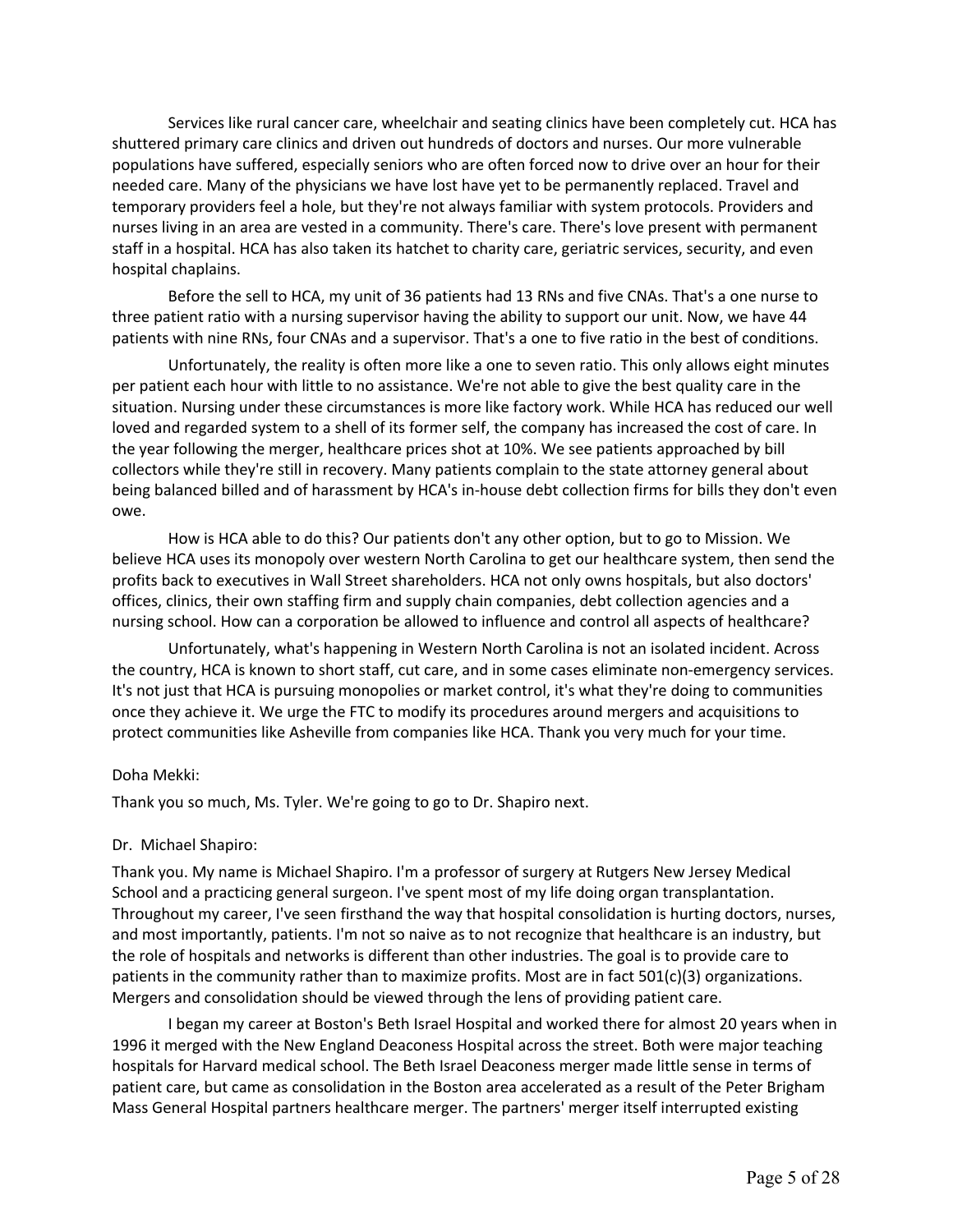collaborative clinical and research relationships with doctors at the Beth Israel. In particular, I had a collaborative research relationship with a surgeon at the Brigham and was assisting them in one of their advanced transplant procedures. And we were both instructed by our leadership that we had to dissolve that collaboration because we were now "enemies."

 were culturally very different, and management struggled to unite the two. The merged hospital at one point was losing a million dollars a month. Hospital employees from cleaning staff to physicians dealt with layoffs and/or pay cuts. The faculty physicians of which I was one were put at great risk. We were told that our pay could be adjusted plus or minus 10% per quarter, ultimately potentially suffering a 40% decrease in salary on an annual basis. Within three years, every transplant surgeon between the two merged hospitals left save for one who was on the verge of retiring. This not only decimated the patients in the Boston area were unable to access their own doctors for continued care many of whom they'd been seeing for as long as the decade. Immediately, problems with the Beth Israel Deaconess merger were apparent. The two hospitals departments and temporarily interfered with the hospital's ability to do transplants, it meant that

 At one point, the Massachusetts attorney general described the merger as a hospital in free fall. Other staff noted that we were closing operating rooms and recovery rooms and could not provide the kind of care that we had been famous for. I was one of the transplant surgeons who left the Beth Israel Deaconess and moved to New Jersey to what is now known as Hackensack Meridian Health. Many on this call may know that name because the third circuit just upheld the FTC's ruling against the Hackensack Meridian Englewood Health Hospital merger.

 control over healthcare for large chunk of Northern New Jersey. It's the dominant healthcare provider in Bergen County, which has a population approximately the same as that of Rhode Island. They now control approximately 30% of all hospital beds in their eight county region. And similarly, RWJBarnabas I worked at Hackensack for 14 years before leaving there, and watched as the hospital took controls another 30%.

 underinsured patients away from Hackensack. As Hackensack Meridian has expanded and my own personal healthcare to Englewood and had the merger gone through, I would've found myself back in the same place. Following their acquisition of multiple hospitals, they were known to under resource programs in order to minimize costs at the expenses of quality care. There appeared to be more concerned about return on investment than on patients and they closed specialty clinics in order to divert uninsured or

 To summarize, consolidation in healthcare often is bad by deemphasizing the relationships between hospitals and the community they serve. The corporatization of the delivery of care maximizes services provided based on ROI rather than on demonstrated community need. The mergers decrease power relationship between the system and the payers. I'm very encouraged by the FTC and DOJs efforts to reconsider how the agencies review proposed mergers, and I'd encourage you to do so with the harms of hospital consolidation in mind. Thank you. both patient and provider options for care and employment and they've increased costs by changing the

## Doha Mekki:

Thank you, Dr. Shapiro. Next, we'll go to Dr. Li.

# Dr. Mitchell Li:

 Thank you for this opportunity to comment Chair Khan and Assistant AG Kanter. I'm a practicing emergency physician and founder of the advocacy group, Take Medicine Back. I'm here to speak on behalf of my physician colleagues who are silenced by fear of retaliation and anti-competitive contract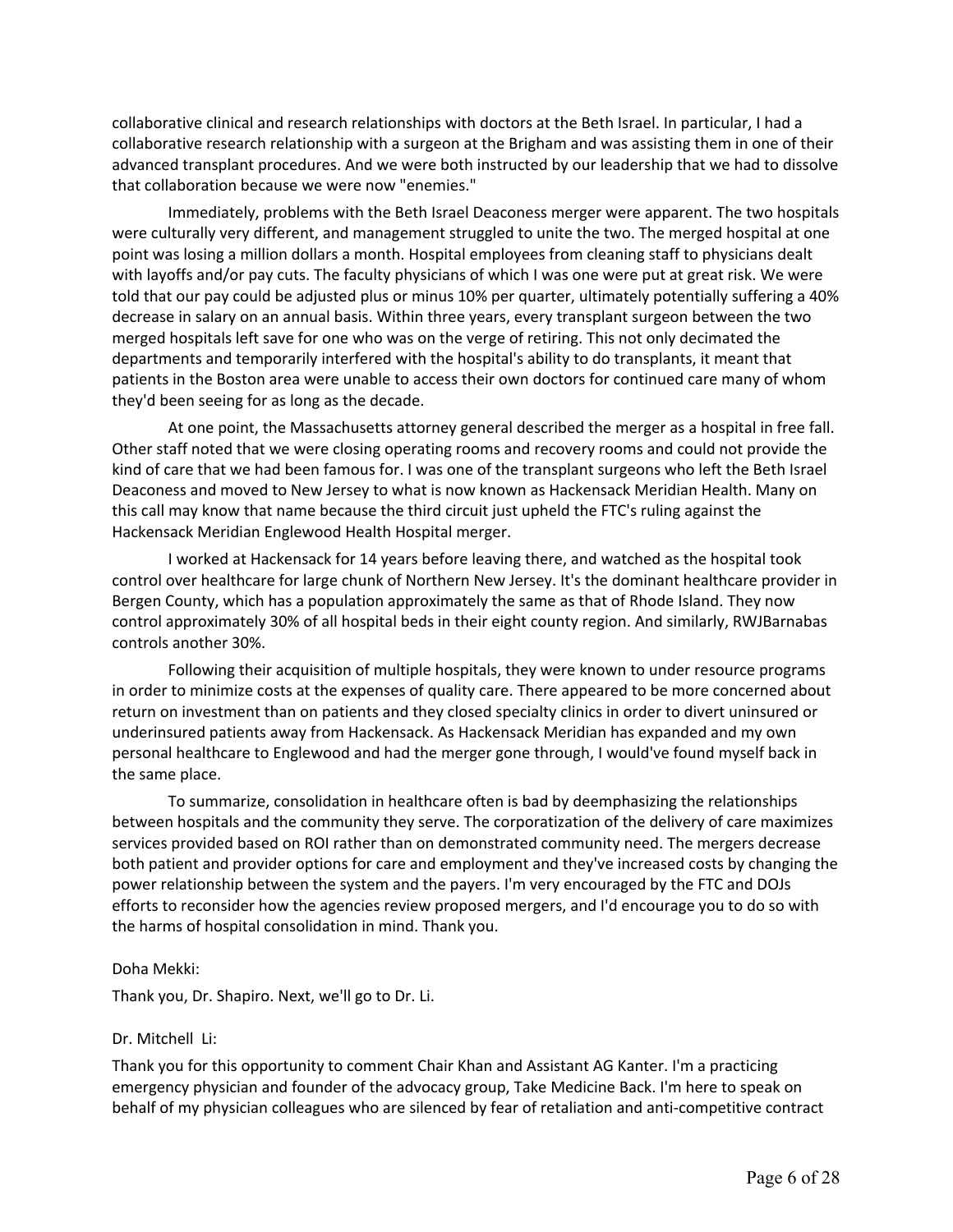silenced through a systematic bypassing of due process rights. Meanwhile, immigrant physicians who depend on work visas are even more vulnerable. language often preventing them from serving patients in their own communities. Physicians are further

 Executives of consolidated staffing groups have climbed to the highest ranks of our specialty societies further intimidating physicians from speaking out. My specialty and the only defacto universal medical safety net in the United States is at risk of collapse due to consolidation and leverage buyouts by private equity. In the ER, I have the privilege of serving the Native American community at Cherokee this community is HCA Mission that you just heard about along with several smaller LifePoint hospitals. Indian hospital as a contracted physician in Western North Carolina. The only tertiary referral center for

 As you just heard from the few nurses unionized at these systems testify, these hospitals are severely understaffed. 223 physicians fled Mission since the HCA takeover according to the Asheville watchdog. Mergers and acquisitions are disproportionately harming rural and underserved communities many of which do not have the resources to fight back.

 consolidated tax exempts hospital systems in the country. When I began my residency in 2014, the ER was staffed by an independent group, which was quickly acquired by a staffing firm called TeamHealth, the same group that according to North Carolina Corporate Practice of Medicine laws illegally staffs all of the regional HCA and LifePoint hospitals in Western North Carolina. I completed my emergency medicine residency in 2017 at Ascension Hospital, one of the most

 Culture shifted starkly after the acquisition to that of an assembly line, to the point where the now plague ERs across the country. Imagine being reprimanded for taking a moment to comfort a mother after the death of her child because of a failure to meet impossible metrics in an understaffed emergency department. This is the daily experience of many emergency physicians. image of a rat on a wheel became the unofficial mascot of our residency program. Corporate metrics

 Blackstone. Shortly thereafter, TeamHealth was in the news for predatory billing practices suing a tarnished. In 2019, the New York Times reported Blackstone backed TeamHealth and KKR backed Envision were behind a deceptive \$28 million ad campaign by an organization calling itself, Doctor Patient Unity opposing implementation of the No Surprises Act. Meanwhile, physicians working for In 2017, the year I graduated from residency, TeamHealth was acquired by the PE firm working poor and garnishing their wages while patients suffer, my profession's name has been TeamHealth Envision have no access to what is actually billed or collected in their names.

 Last week Secretary Becerra directed the Department of Health and Human Services to evaluate how providers, billing practices impact affordability of care and debt. When studying this issue, I asked the FTC, DOJ and HHS to make an important distinction. I am not a provider. I am a physician. I took an oath to patients. Corporations did not. Please do not conflate us or refer to us with the same vague provider term whose origin hails from Nazi Germany where it was first applied to Jewish physicians as a mechanism to demean them.

 The future of the emergency medicine workforce is also in peril. As deeply indebted medical students enter residency, HCA claims to be the largest supplier of graduate medical education in the United States. Documents acquired by staffing groups reveal an explicit intent to replace the expertise of board certified emergency physicians with non-physician practitioners increasing corporate profits while decreasing quality and expertise and placing patients at risk. This is often accomplished by charging a full physician rate even when patients are not seen by a physician under the false pretense of supervision, a practice which we refer to as deceptive notional supervision. It quickly becomes clear that during their formative years is not intended to relieve a physician shortage, but rather create regional the intention of this overproduction of emergency physicians indoctrinated into the corporate milieu labor monopolies.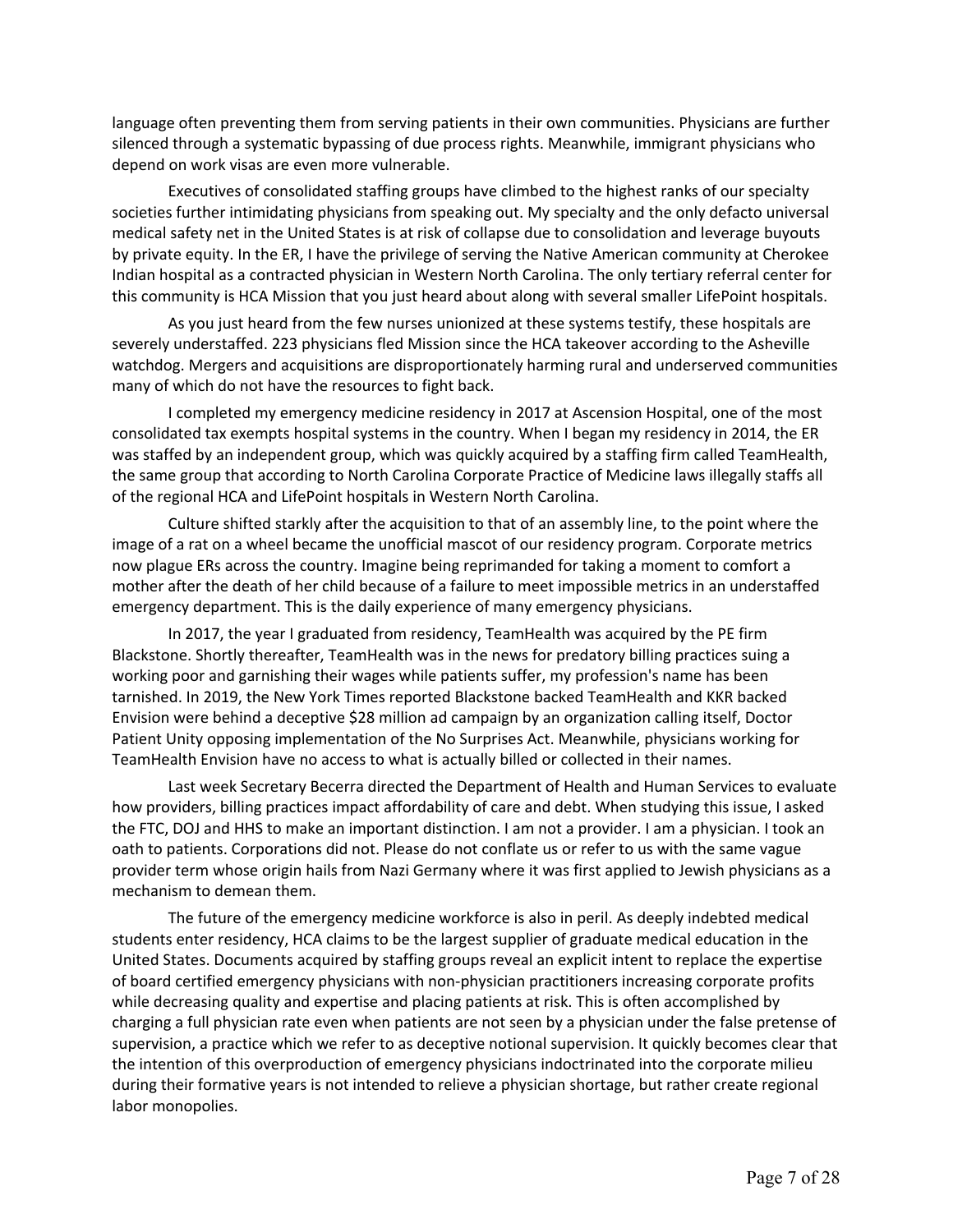During the early stage of the pandemic while physicians were risking their lives with inadequate personal protective equipment, TeamHealth cut physician hours and pay despite over \$100 million in CARES Act bailouts. At the same time, increasing resentment from the public due to perceived greed of physicians has contributed to moral injury in a broad demoralization of the emergency medicine workforce. This story is not unique. It is estimated that nearly 50% of emergency physicians are now employed by a private equity backed staffing group. UnitedHealth, the insurance company, is now the largest employer of physicians in the country. With these mergers and acquisitions in medicine, we are seeing a rapid decline in the quality of our safety net in our entire healthcare system with a corresponding increase in cost that is simply not sustainable. Thank you.

## Doha Mekki:

Thank you so much, Dr. Li. I'll turn next to Dr. Feldman.

# Dr. Madelaine Feldman:

 Thank you so much for inviting me to participate. My name is Madelaine Feldman and I'm a practicing rheumatologist in New Orleans. I'm also currently the president of this

# Speaker 1:

 pharmacy benefit managers controlling the formularies for 80% of the American people. A formulary is a list of the medications that are covered by insurance, and if an expensive drug is not on that list, no matter how great it is, no one will take it. Now that the big three PBMs have merged with some of the obfuscation and lack of transparency. This has created a huge black box, the PBMs protect with threats of increased premiums and drug prices, if anyone tries to pull back the curtain. This consolidation has preferred on the formulary over generic and lower priced alternatives. ... coalition of state rheumatology organizations. Over the years, consolidation has led to three largest health insurance companies, we have an oligopoly with unbridled power that has resulted in a broken system, rife with apparent and maybe not so apparent antitrust behaviors, such as restrain of trade, conflict of interest, as well as numerous anti-competitive behaviors, all shrouded in a pattern of left employers, patients, and their doctors with mandated formularies often with the highest price drugs

 that treat rheumatoid arthritis. The price of 30,000 a year, 65,000 a year and 70,000 a year. Guess which told an employer's representative that a \$10,000 a month metastatic prostate cancer drug was on the drugs included on the formulary while excluding the generics. And now that the big three PBMs are owned by or owned one of the large health insurance companies, self-insured and fully funded businesses have little choice of PBMs. They probably have never heard about smaller transparent PBMs, because the big three pays huge commissions to health insurance brokers to send the business to them. In rheumatology for example, there are three drugs that have the same mechanism of action one can't get on the formulary? The cheapest one, and that affects my patients directly as their coinsurance is often a percentage of the list price. A leaked recording of a pharmacy tech from a big PBM formulary, but the \$400 generic was excluded. The tech went on to talk about all the other brand name

 Now, while manufacturers are not innocent in the ever rising drug pricing crisis, the power of the PBM oligopoly has created a situation where the greatest fear for a manufacturer is being dropped your kickback is raise the list price of the drugs, and this is not helpful to my patients in one bit. Additionally, manufacturers also fear selling drugs to any entities that might be in competition with the big three. In a recent interview, Mark Cuban stated that he's having a hard time getting some from the formulary, and it drives behavior because of the fierce competition to stay on formulary year after year, manufacturers pay ever increasing kickbacks to the PBMs, and the easiest way to maximize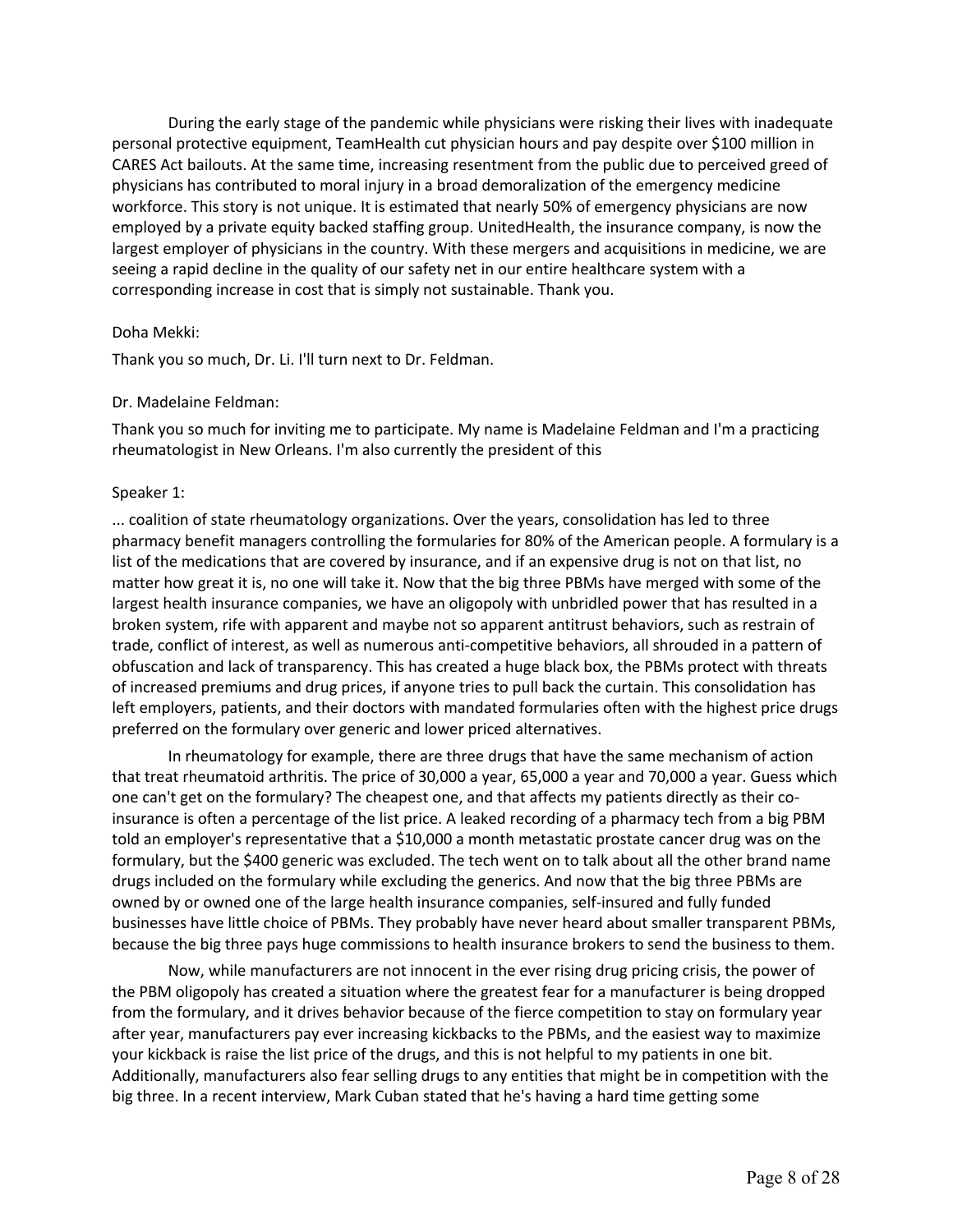manufacturers to sell their drugs to his new drug discount company for fear of being kicked off the manufacturers know not to do anything that will reduce the kickbacks to the PBMs, such as reducing the price of the of medicine. formulary. I'm not an attorney, but it certainly sounds at the very least like a tacit restrain of trade associated with anti-competitive behavior, and while it's not technically price fixing, all the

 And finally, there is an inherent conflict of interest because the big three PBMs are publicly traded, their fiduciary responsibility is to their shareholders, not to the ultimate healthcare consumers, such as the employers, state plan sponsors, or God forbid we'd even bring the patients into this conversation. This leads the big three to construct formularies for profit and maintain that profitability switching and step therapy, all of which has been shown to harm the patient, not only in their health, but in their pocketbook. All of these behaviors should make a seriously wonder why payments to PBMs through utilization management tools like frivolous and repeated prior authorizations, non-medical from drug companies continue to have safe harbor from anti kickback law. Thank you so much.

## Doha Mekki:

Thank you very much. Now I'll go next to Mr. Barringer.

#### Mr. Barringer:

 Thank you for having me. Thank you to the FTC and the DOJ. First of all, my deep respect on my fellow speakers here today, physicians and healthcare specialists make my life possible. I'm very proud to provide a different perspective that of a patient who lives day to day taking and purchasing medicine 1996. I started taking hemolog insulin, the same insulin I take now. At that time it was around \$20 per vial. Today, it is nearly \$300 per vial. I take three vials a month. The manufacturing costs remain under \$10 per vial. There have been no meaningful change in the formula. In that time, there has been no meaningful breakthroughs in research and development, yet the price increases dramatically. Many from an anti competitive industry. When I was very young, I was diagnosed with type one diabetes in people point to different reasons for this PBMs insurance company's policy.

 The singular simple fact is that insulin manufacturers are setting this list price. Nobody does it for them and they set it high because they can, because there is no one to tell them not to. I bring this up because a contributing reason for the huge price increase in insulin products is a lack of competition in other anti-competitive practices. The vast majority of the insulin market is controlled by just three companies. The previous speaker mentioned a big three, I have a different big three, and that is Eli Lilly, Novo Nordisk and Sanofi. I think about those companies every single day, because they're the only ones who can make the liquid that I have to take every day to not die. They control 90% of the insulin market. And on the surface, it seems like these three companies should be in direct competition. I'm sure there are other products out there that only have three manufacturers and they compete in lower price and drive innovation, but that just doesn't happen here.

 line as an oligopoly or a cartel. They manipulate the market to their favor. They fix the price of insulin. They gouge diabetics to death. The only difference between a true monopoly and this insulin triopoly is that instead of just one, there are three CEOs making huge profits off the backs of dying people without any consequence, without any penalty, without anyone telling them that they cannot do that anymore. Humalog from Eli Lilly and Novalog from Novo Nordisk are equivalent products. I've used both. They should compete in price. They don't. They have a history of increasing their prices in lockstep. They have a long history of doing this. Sometimes they do so on the same day and for the same amount, the same In fact, these three companies, I'll say it again, Eli Lilly, Novo Nordisk and Sanofi operate more in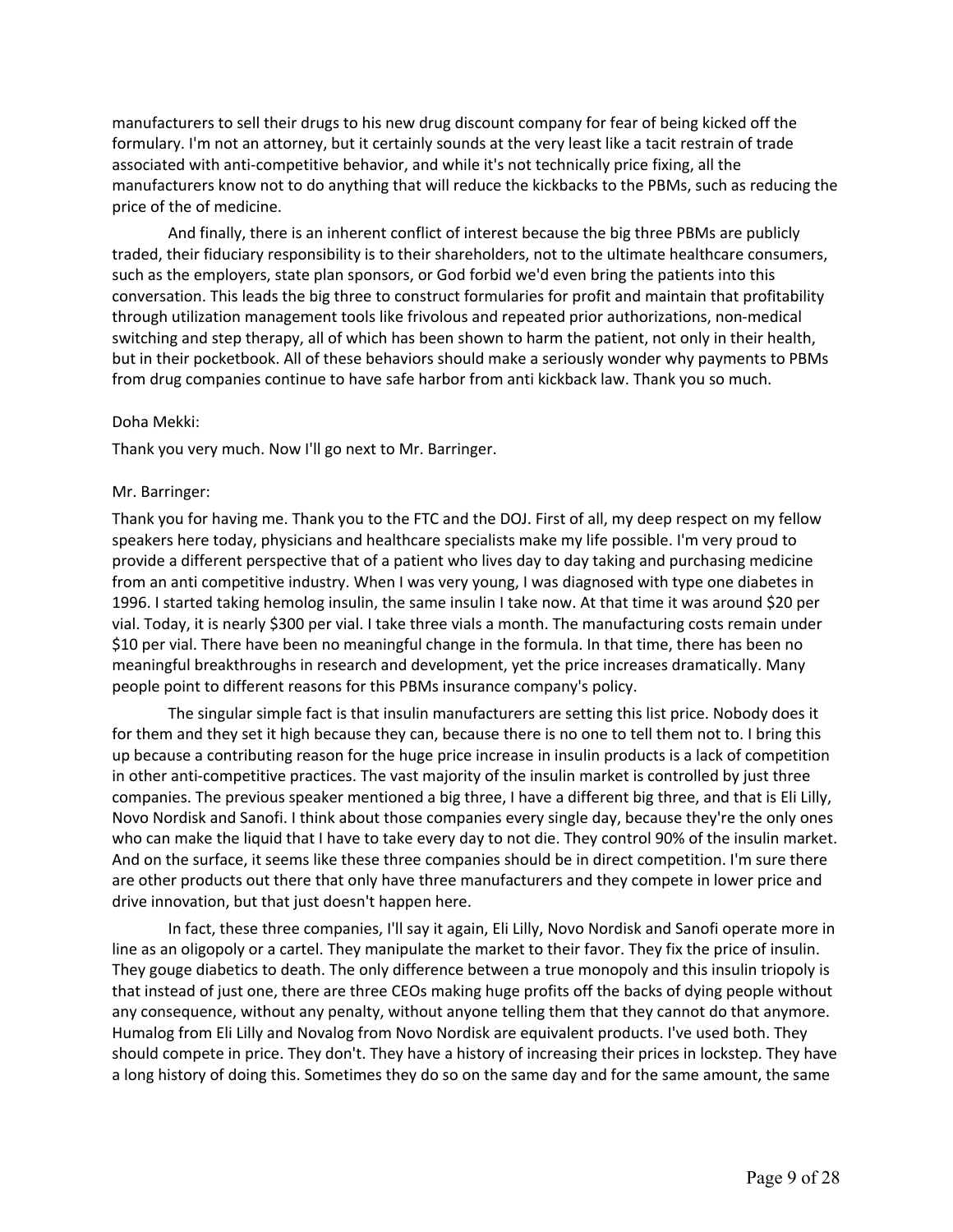can be said about Levemir and Lantus, two other insulin products that are equivalent and should be in direct competition, but they're not.

 These companies, Eli Lilly, Novo Nordisk and Sanofi, they bar other competition from entering the market with frivolous lawsuits and threats about their intellectual property. With these inflated profits, insulin manufacturers are able to do a lot of things. They're able to hire lobbyists. They're able to continue this vicious cycle. No one tells them not to, no one's stopping them. This is not a normal product. Please understand that this is not a normal product. I don't have options. There are two purchasing if I just can't afford it. I pay or I die, and the fact is I have to pay a lot all the time for the of my life because no one will tell them to stop. influence policy and they're able to do whatever it takes to ensure that they're going to be allowed to insulins on the market that I can use, that is it. This is not a normal product where I can abstain from

 This is life under an anti-competitive practice. This is life for 7 million insulin dependent Americans and many more abroad. This is life every day, and it doesn't seem like it's changing anytime soon. And I urge you to prove me wrong. In my view as a patient, these companies are price fixing in plain view and should be investigated. I urge the FTC and the DOJ to not let this happen to other pharmaceutical industries. There are many more medicines out there that don't have a lot of options. There are many more medicines out there that people have to take every day for the rest of their lives, or they will die. These are real consequences. These are things that we have to think about all the time. We don't get a break. We don't take a vacation, nothing, we pay or we die. I urge the FTC and the DOJ to not let this happen to other pharmaceutical industries.

 And I urge the FTC and the DOJ to stop it from happening to us. These three companies continue on with no penalty. They're going to continue and more people are going to have to ration their insulin. More people are going to die. And it's so frustrating, if I can be honest with you. It's so frustrating to feel the FTC and the DOJ. I'll say it again, don't let this happen to other industries, force them to compete and if they don't, force them to face a massive penalty, they deserve it. Thank you so much for your time like nobody is on our side. I urge the FTC and the DOJ to investigate these insulin manufacturers. I urge and thank you for your listening.

# Doha Mekki:

Thank you so much. I'll go next to Dr. Belcher.

## Dr. Michelle Belcher:

 Thank you Doha. Good afternoon Chacon, and assistant attorney general of cancer and staff. I am Michelle Belcher, the National Community Pharmacists Association's current president and the proud owner of Grants Pass Pharmacy in Grants Pass, Oregon. Grants Pass Pharmacy has been in the community since 1933, and is the last remaining independent pharmacy in the area. It has an old specializes in hospice and long term care and offers multiple adherence packaging systems. NCPA members represent 67 billion of the healthcare marketplace. We employ 215,000 individuals and providing an extensive set of healthcare services to millions of patients every day. Our members are small business owners who are among America's most accessible healthcare providers, and they continue to be on the front lines, providing vital COVID 19 vaccines and antiviral treatments. fashioned [inaudible 00:39:05] and an extensive gift area. We are a combo shop pharmacy that represents America's community pharmacist, including 19,400 independent community pharmacies. Our

 At the same time, the three largest PBMs control 80% of the health plan pharmacy benefit market, and are vertically integrated upstream with the three largest insurance providers, Aetna, Cigna, and United Health. And down stream with mail order and retail pharmacies that compete directly with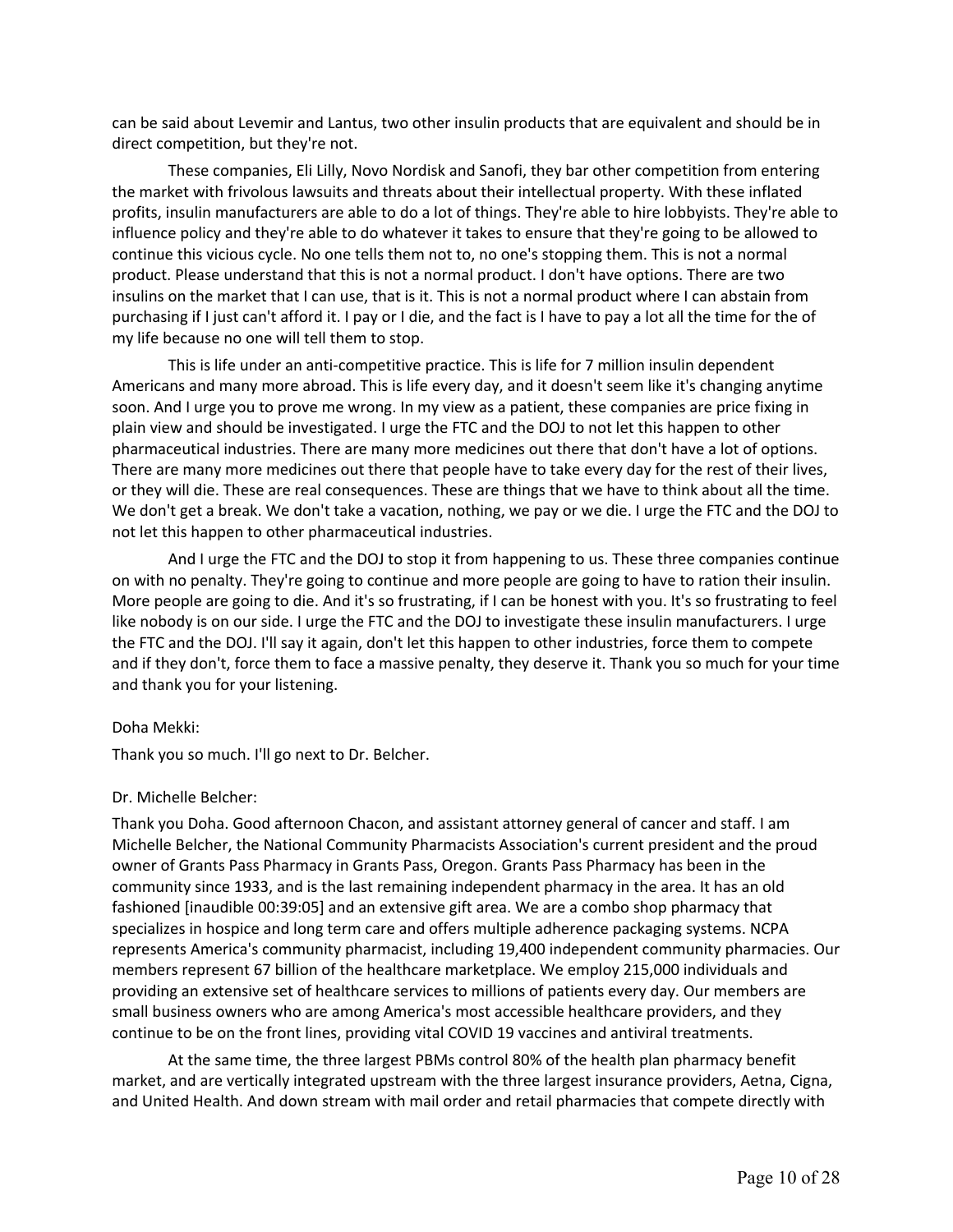where one competitor sets another competitor's prices, dictates their competitor's reimbursements, consumers can buy. As a small business owner and an advocate for my patients, I can say with certainty, vertical consolidation in our industry has limited access to care, stifled innovation and increased prices independent pharmacies. Vertical consolidation in our industry has created a perverse environment uses their competitor's data to steer their patients to own pharmacies and limits where and what for consumers.

 All of these harms start with PBMs, offering take it or leave it contracts to independent pharmacies. These contracts and the related provider manuals and rate sheets serve as a stepping off point for PBM anti-competitive activity and consumer deception, while PBMs claim to be saving money and reducing the cost of drugs, you have to look no further than Medicare Part D and how PBMs have past decade. I know you have probably heard it before but it is worth repeating. CMS reported that between 2010 and 2020, PBMs increased direct and indirect remuneration fees by 107400%. In Medicare, DIR fees inflate the amount that seniors pay for prescription drug at my pharmacy counter, because the amount seniors pay is supposed to be based off of the true cost of the drug, not an inflated used these contracts to squeeze independent pharmacies and Medicare Part D beneficiaries over the number that is later reduced.

 Ask yourselves this, if you have parents or grandparents who are Medicare Part D beneficiaries, have they ever received money back from their insurer for overpayment of their copay or co-insurance based on a PBMs inflated drug price at the counter? I doubt it. Vertical consolidation has also led to PBMs steering patients to Aetna, Cigna and United Health owned pharmacies, unfortunately to the detriment of patient health. Steering often involves so-called specialty drugs, which PBMs define as drugs used to treat complex and chronic medical conditions that require lab monitoring, additional patient education, adherence, support, and administration technique training.

 Services provided regularly by my pharmacy and many like mine. Unfortunately, for patients who are on these drugs, PBMs often steer them to PBM mail order pharmacies that cannot provide any of these services. Lastly, PBM contracts are predatory. Recently, I have learned that one PBM in response to CMSs proposed rule to change DIR, sent a contract amendment for 2023 that will compensate independent pharmacies 10% below a pharmacist's wholesale acquisition cost. Provides no dispensing fee and assesses a 75 cent performance pool fee. And I have seen studies in Arkansas, Oklahoma, and Florida that demonstrate PBMs pay their own pharmacies more than independent pharmacies for the same drugs. How can that be? When mail order and vertical consolidation are supposed to create efficiencies and cost savings. Thank you for allowing me this time to speak with you today. I hope that you will see that our industry is in desperate need of regulatory oversight and that without it, small businesses will continue to be put out of business and consumers will be harmed. Thank you.

# Doha Mekki:

Thank you for that account. We'll wrap up today with Dr. Canale.

## Dr. Canale:

 Hello. Good afternoon. Thank you so much to the FTC and the DOJ for this opportunity. I can no longer do this. I am not sleeping. I am anxious and exhausted. My brain hurt and my... are overwhelm. I will still because our family need this, and I don't want to be selfish and put us in the financial bind, but I can no must leave before you harm yourself or someone else." Delta woman and assistant attorney general, I was my family sole income. I was scared for our future, and yet I handed my letter of resignation for my longer do this. I told him, and then my husband said, "You need to leave. We will figure it out, but you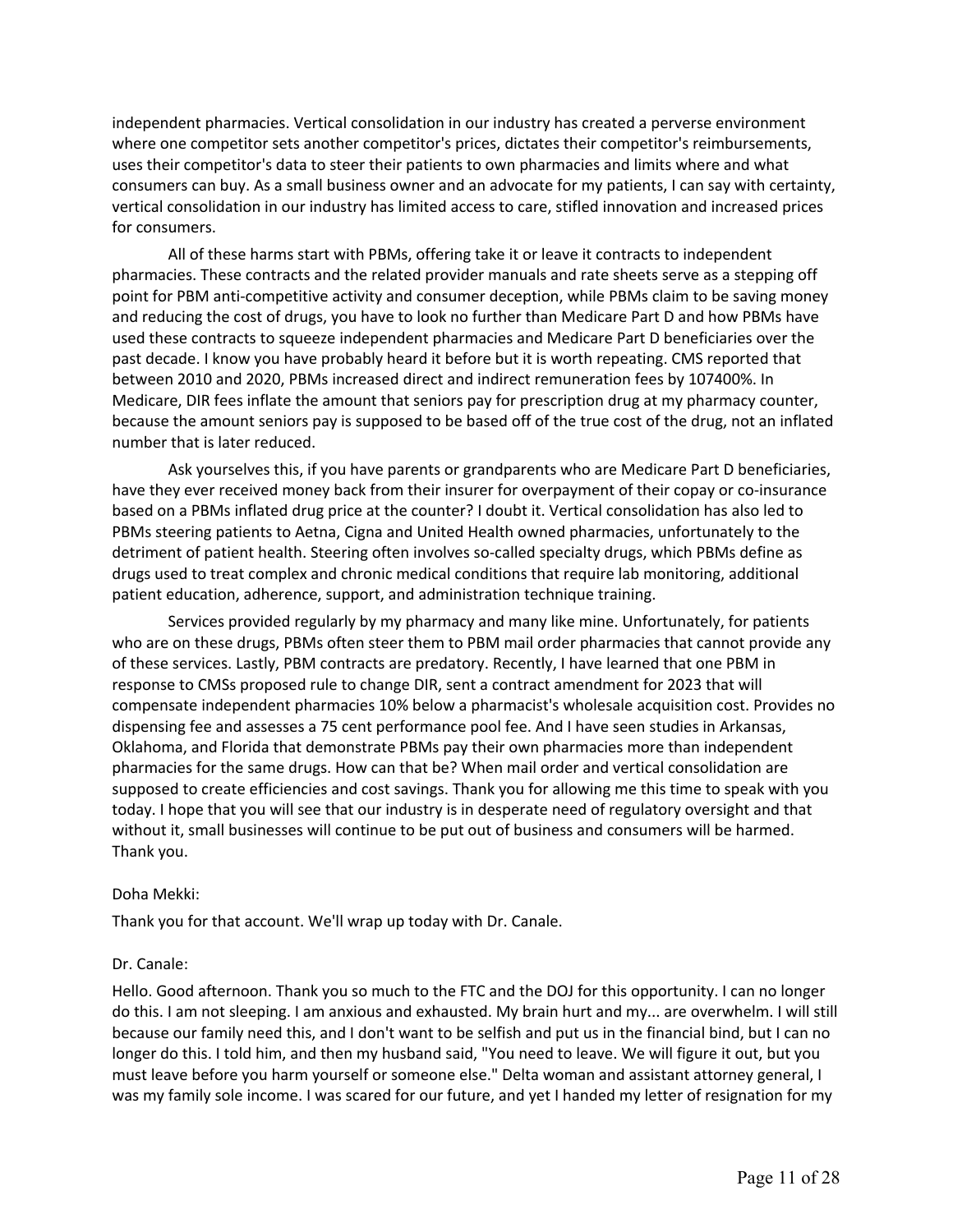manager position at a national chain. And then I started to see more clearly. It is true that pharmacy has not been okay for the last 10 to 20 years, but at that moment it dawn on me, this indivisible [inaudible 00:45:36], pharmacy wasn't a crisis.

 And for my particular view, pharmacist stagnation and student from chain pharmacist, national original were drowning and beaten down. They were stuck in this environment that could only be characterized as chaotic, an environment birthed by a lot of those toxic culture of mental, physical, and emotional abuse and minimal pay in spite of massive profit and the lack of patient center healthcare models from chain pharmacies, and unfortunately greed, by not just any greed, won't fuel back on checking reimbursement practice from certain PBMs and the denomination of the market through acquisition of competitors and vertical integration of chain pharmacies and payers. And there was nowhere else to go. The opportunities for employment other than chain pharmacies had become more rare. New business innovation were barely occurring, and the existing one were dying just as our fellow independent pharmacist. And although I speak in the past, this is still our reality today. But the dilemma in this obstinate realm is not just for pharmacy practitioner.

 Our patients are also feeling the outcome. They're all experiencing difficulties in assessing care. The choice of pharmacies are impacted by higher costs, the lack of new ways to optimize their health, the disappearance of no chain pharmacies and the massive also exodus of pharmacy employees due to poor working conditions, which have been nationally discussed through the movement I have created, hashtag [inaudible 00:47:27] is not working. Yes, we can bring numerous arguments regarding the causes of this particular predicament, but we all understand or at least should be realizing that the diseased threat stack of pharmacy is intensified by what bring us here today.

 The imbalance in the payment structure in pharmacy, the scheme of monopolizing the market, owning more than 80% of the system is a lot of power just for only three heads, and ultimately the lack of accountability of those who are creating the skills. My passion has always been, it will always be in community pharmacy. My patients needed me. They needed to be the focus of my practice, but it was no longer the case even with my best effort, and I needed a system to be fair. So who is to blame for breaking my oath as a healthcare professional, who saw to put her patient wellbeing above all, is me, my patient or the system? You'll be the judge. Thank you so much for your time.

## Doha Mekki:

Thank you so much. Chacon, do you want to share some thoughts?

# Chacon:

 Yeah. Thanks Doha. Look, first, I just want to thank all of you so much for coming and speaking with us review these mergers and I think sometimes in the type of hyper-technical analysis that comes to us, these types of real life stories and real life experiences get totally lost, and so it's just so incredibly think we obviously review mergers across the economy. The healthcare sector is, I think it's fair to say one of the most critical since... as we've heard from you all. Here we are really seeing the life and death stakes of the decisions that are being made around here. and sharing such deeply moving and gripping testimony, both DOJ and FTC are routinely having to important that we're getting to hear from you all and that you all are sharing your expertise with us. I

 consolidation, monopoly problems that we may be seeing in healthcare aren't just isolated to one corner of the industry or the other corner of the industry, it's really across the board and systematic in a way that we really need to be vigilant across the board, being it at the hospital level, at the PBM level, at the pharmacy level. And so I think that's an incredibly important lesson for us as well. And I think I think another thing that your testimony has really surfaced is that the types of potential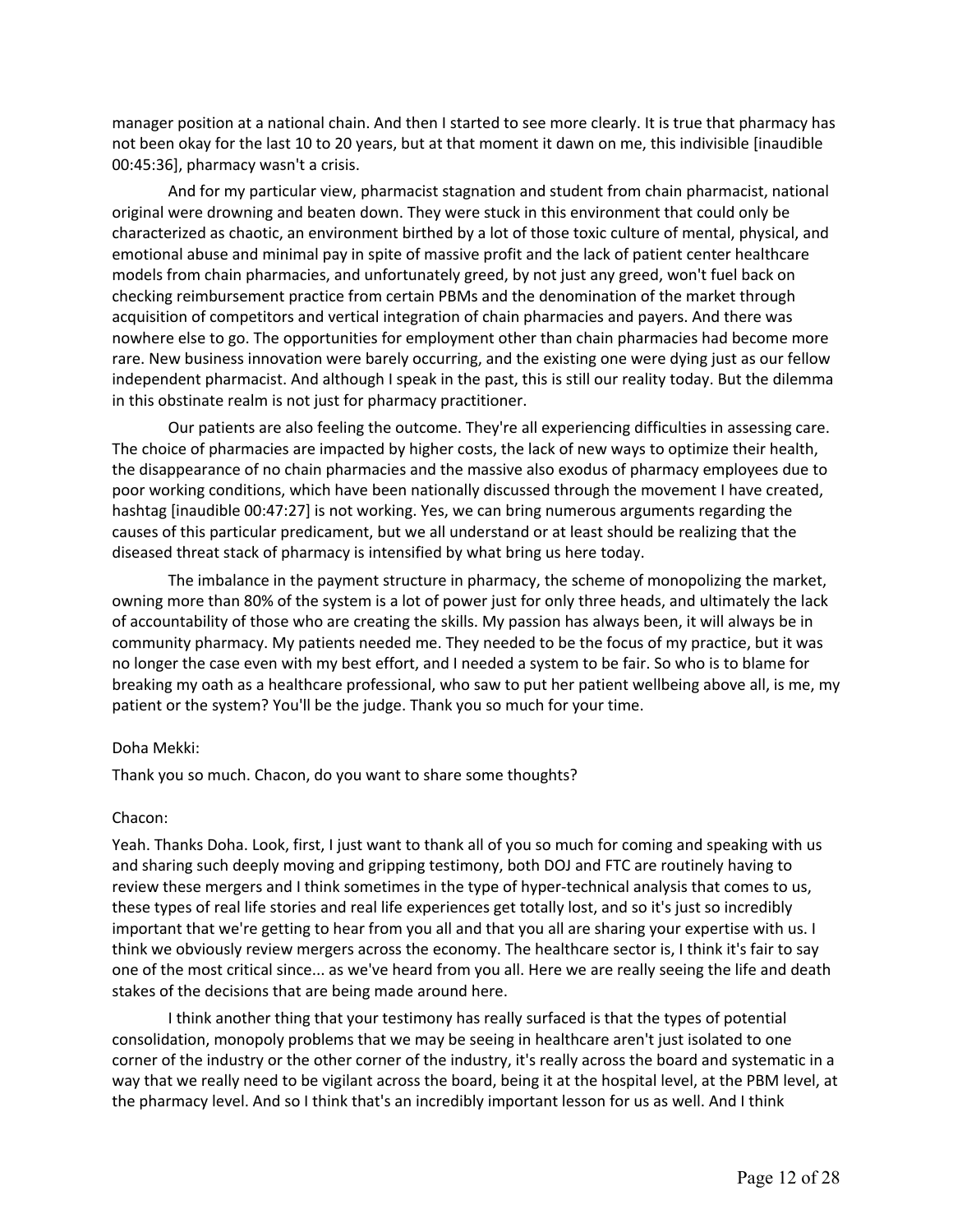another thing that your testimony has also underscored is just the incredible variety of ways that firms with market power can use that power, right? And it becomes extremely difficult for enforcers to be able to police all of the subtle ways in which those firms are using their power in all sorts of anticompetitive ways, which I think makes it especially important for us to be stopping anti-competitive and illegal mergers on the front end.

 So, we're not then encountering a situation where firms have already acquired that power and are able to exercise it in all these sorts of ways. I'll say, the FTC regularly reviews hospital mergers. In particular, we have a decades long program where the agency has been able to block many anti- competitive hospital mergers, but it's clear that there's a lot more work to be done. One thing that we often hear from hospital executives that are trying to get their deal through is that the merger will be efficient, and that it'll lower cost and let them improve quality. I think, as we've heard from several of you, sometimes that cost cutting can come at the expense of quality of care and that we can also see the ways in which these mergers are letting these firms exercise that power in ways that both disadvantage patients and healthcare.

 And so I think it's clear that we need to be appropriately skeptical of those types of claims that we hear. I think we also need to be mindful that efficiencies are only relevant to patients whose preferred hospitals remain open. I think we've seen how waves of mergers across the country have contributed to the decline in hospital beds in the United States, where we went from 1.5 million beds in 1975 to now 900,000 a few years ago. And I think we saw during the pandemic how that decrease in capacity really contributed to the strain of our hospital system and contributed to the stresses and not being able to respond to that, which also underscores how we need to be thinking about how reduction need to also be thinking about the long term resiliency and the ability of our hospital systems to be responsive, especially in moments of shocks or pandemics. in capacity is affecting long term resilience. And that even if there may be short term efficiencies, we

 sounds like is even leading to instances of patients lacking access to lifesaving drugs. And so I think we need to be very skeptical of those types of efficiency claims that are being made, not just with horizontal mergers, also these types of vertical acquisitions and be mindful of the types of conflicts of interests that can emerge. And lastly, I think I'll just share that your testimony underscored for me how it's not just patients that are suffering, but it's also healthcare workers that are suffering. And so and as much as these types of mergers are reducing the employment opportunities for healthcare workers, allowing employers to dictate wages and degrade working conditions, be it in the pharmacy context or physician context, or in the context of nurses or healthcare workers, that this is also a very real harm. I think it's clear from hearing about the testimony around PBMs that the type of vertical integration that we've seen may have changed incentives and created conflicts of interest in ways that it

 And I know both DOJ, including under Doha's leadership and the FTC, I've been looking very closely at some of these mergers with an eye to understanding what are the effects on workers? What are the effects on labor markets? And I think much of what we've heard today really just underscores the importance for us to continue doing that and building out that work. So, I'll just thank you all again. I know it can take a lot of courage to come to these types of forums and share your experience, especially when... as we heard from Michelle, some can also face the threats of retaliation. So, I really am just so, so grateful that you all took the time and can assure you that the agencies are really going to be learning from everything that you've shared with us today, and hopefully we'll be able to implement it in what we do going forward. So, thank you.

Doha Mekki: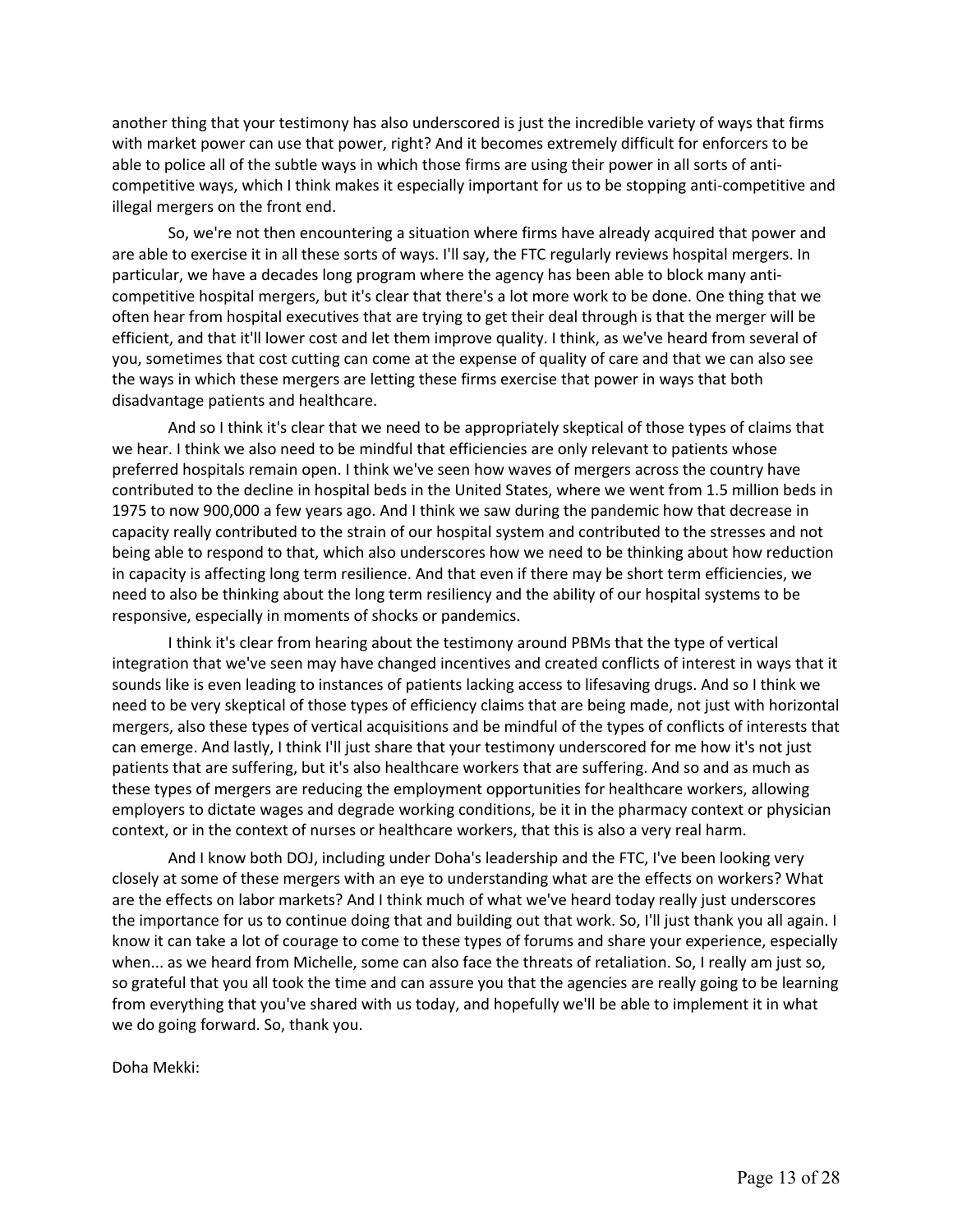grateful our agencies are to all of you for sharing your experiences after mergers and acquisitions in the healthcare industry. I'd only echo all of Chacon's very good observations and only add that I'm struck by these accounts about the corporatization of care and the commoditization of work. And I think you guys have done a great job of surfacing for us the really special ways in which the healthcare industry can be that are routinely found to be unlawful, right? I'd only echo all of those sentiments. I'm blown away by your bravery, and I can't express enough how harmed, right? For patients, for workers, for doctors and physicians and nurses and others who participate in the care economy, but also how many ways it checks the boxes for other kinds of mergers

 There's the reduction in research, right? Dr. Shapiro's account of that, I found extremely sobering. There's the worst benefits after a merger, the staffing shortages, the myriad ways in which we reminding us about why this initiative to rethink how we approach mergers in this industry in particular portion of the meeting. routinely say this merger might harm competition. And so thank you for surfacing these issues and is very important. I'm now going to turn the mic over to Peter Kaplan to facilitate the public speakers

## Peter Kaplan:

Thank you. Deputy Assistant Attorney General

# Peter Kaplan:

 Becky. I want to remind our next speakers that the FTC is recording this listening forum, which may be maintained, used, and disclosed to the extent authorized or required by applicable law regulation or order. And it may be made available in whole or in part in public record and accordance with the FTCs rules. Each speaker will be given two minutes to address chair Khan, assistant attorney general. I'm sorry, deputy assistant attorney general, Mecky and staff for both agencies in the public today. With that, our first speaker today is Sue Sedory, Sue.

# Sue Sedory:

 Thank you. Good afternoon. I am Sue Sedory, executive director and CEO of the American College of Emergency Physicians. On behalf of our 40,000 members. We appreciate this opportunity to share what we're hearing about mergers and acquisitions in emergency medicine and the impact of consolidation on emergency physician practices, both on the physicians and their patients. The impact is very real, particularly in light of the high rate of acquisition by hospitals, health systems, and corporate entities, such as private equity and health insurance companies. To inform our response today, we distributed experiences with acquisitions while some noted a positive impact in negotiating, more fairly with wages and or non cash benefits. Infringement on their due rights processes, interference with physician undo imposed restrictions on their ability to switch jobs, a shift to use less skilled healthcare workforce and received over 110 responses to a questionnaire to our members asking about their firsthand insurance companies, most noted numerous anti-competitive labor related effects, including reduced autonomy to make independent medical decisions benefiting patients, and an ability to find a job or jeopardizing patient care.

 Specific to the labor market competition. 63% indicated that the merger made it more difficult to find or keep a job for wages. 60% indicated that their compensation had been reduced with most experiencing a pay cut of more than 20% and of the 40% who experienced no change in pay or raise after the merger, many noted that their overall hours were cut. We will be submitting these comments must include a detailed assessment of these types of labor related impacts. And once the guidelines are in our recommendations to the FTC and the DOJ and urge that the guidelines from evaluating mergers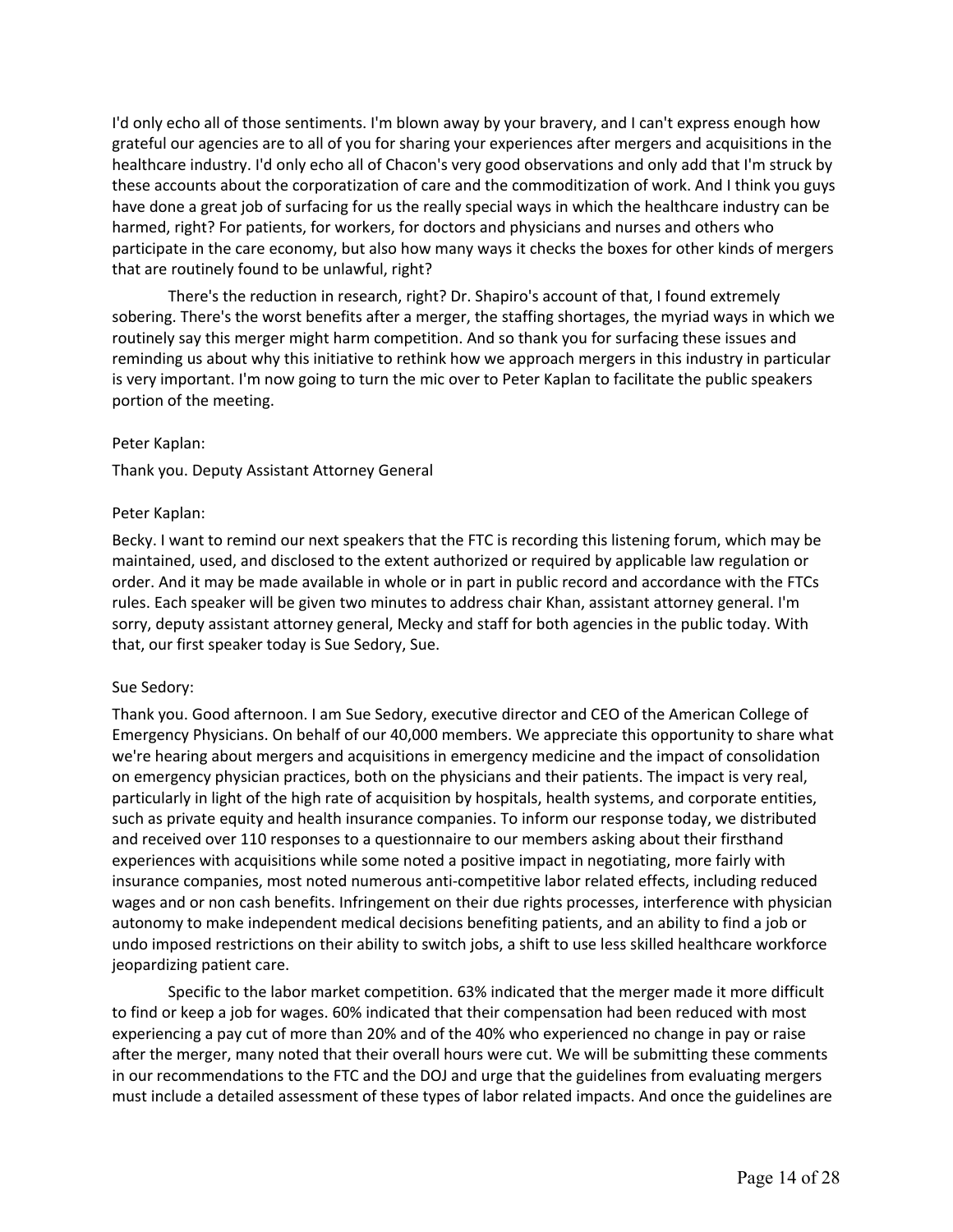revised, it is important to investigate mergers that have led to these anticompetitive and harmful practices, updated guidelines without weight is only half a solution. Thank you.

## Peter Kaplan:

Thank you. Thank you, Sue. Our next speaker is Dr. Gillian Schmitz, Dr. Schmitz.

# Dr. Gillian Schmitz:

 Good afternoon. I'm Dr. Gillian Schmitz, the president of the American College of Emergency Physicians. Many people aren't aware that emergency medicine physicians work in a variety of employment models while some are employed directly by hospitals. Many are employed by independent entities, a contract with the hospital to provide emergency department coverage. 24/7. Lately a high number of these private equity and health insurance companies. The recent questionnaire we put out to members clearly demonstrated the negative firsthand impacts of acquisitions on our workforce. More than half indicated their medical decision making autonomy was negatively impacted by merger or acquisitions of their employer. Emergency physicians trained for years. And are highly skilled in diagnosing and treating medical conditions in the most urgent situations, interference in their medical decision making can significantly impact safety and quality of care for patients. More than half indicated their due process rights were worsened or were eliminated after a merger. Due process plays a foundational role in ensuring a physician can carry out their promise to patients without fear of retribution or termination by independent practices have been acquired by hospitals, health systems and corporate entities, such as their employer.

 Further erosion and contracts following acquisition is a significant concern. Many said the working conditions in their large national physician groups or hospital systems have them considering quitting medicine altogether. They feel trapped in a system that does not respect their autonomy or mental wellbeing and have no other options available for them and their families. A significant exodus of emergency physicians from the workforce threatens the healthcare safety net that emergency medicine providers and the two years have shown how important that net is. We urge FTC and DOJ to include detail review of these types of labor related impacts in its updated guidelines and follow through on investigating those mergers that have led directly to the anti-competitive and harmful practices impacting our livelihoods. Thank you.

# Peter Kaplan:

Thank you, Dr. Schmitz. Our next speaker is Lois Uttley, Lois.

## Lois Uttley:

 Yep. Thank you so much. I'm Lois Uttley, senior advisor to the hospital equity and accountability project several negative effects of hospital and health system consolidation. These are first increasing burdens of medical debt caused by price increases related to hospital consolidation, but also by harmful billing we're grateful to the Biden administration for your attention to medical debt issues. Second, we want to with concentrations of commercially insured patients while abandoning hospitals and urban and rural at Community Catalyst. That's a national nonprofit health advocacy organization. We want to urge your agencies to give greater attention in your merger and acquisition review guidelines to examination of and collection practices imposed at community hospitals when they are acquired by large systems, flag trends of large health systems using mergers and acquisitions to expand into white suburban areas communities of color.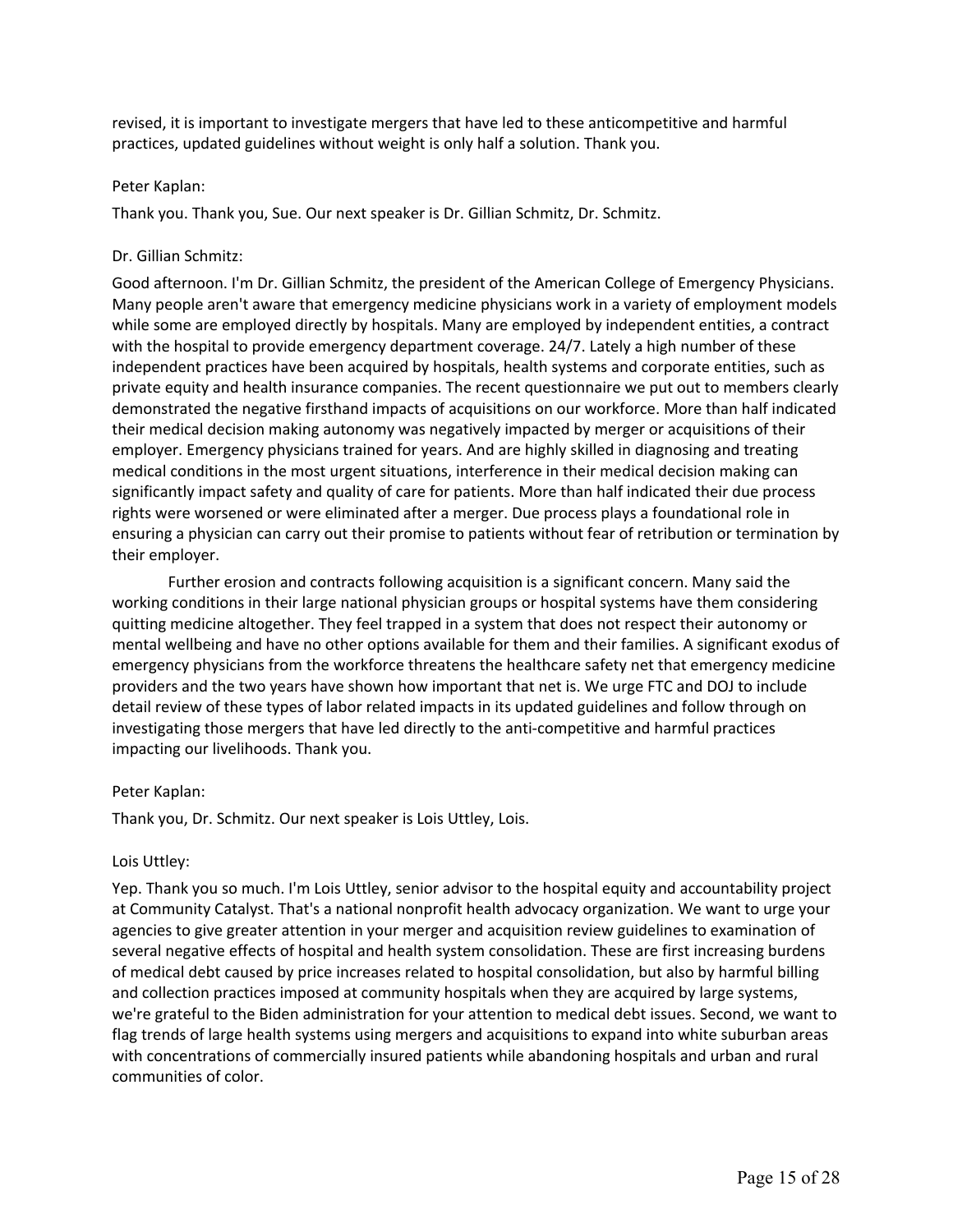The consequences of these actions have been starkly exposed by the COVID 19 pandemic, which to find care in their own communities. Third, we wanted to flag the loss of access to services and or close them such as by closing the ER or the maternity unit. In some cases, systems are also imposing care, and end of life options leading to refusals of needed care to patients. We want to recommend near agencies consider introducing into the review guidelines, a sort of health equity assessmentfound black, latinx and indigenous people were not only disproportionately affected, but also struggling interruptions in the continuity of care. When systems take over committee hospitals, and then downsize non-medical restriction on reproductive health services, emergency obstetric care, gender affirming

 Thank You. Thank you, Lois. Peter Kaplan:

Lois Uttley:

Okay.

# Peter Kaplan:

Thank you, Lois. Our next speaker is Nancy [Peoura 01:03:28].

# Nancy Peoura:

 Thank you. Good afternoon. I appreciate the opportunity to be heard by the FTC and the DOJ. Two competing hospitals were merged in 1997. An additional nonprofit was formed. All had separate accounting books. The pooling of interest was misrepresented as a merger and no HSR filings were found. Slowly systematically one hospital was dismantled. Charity care was an excuse to close the higher rate of hospital, despite the impending financial relief of Obamacare. There were no legally required community needs assessments or forensic financial audits. 13 municipalities from three New Jersey counties were impacted all supply resolutions against the closure. Public policy engineer to healthcare desert and a sacrifice zone. A hospital that was nationally respected, highly rated 80 compared to 58 low infection rates and a commitment to compassionate care where the disenfranchise was closed. There were three hospital nonprofits. One, the auxiliary was terminated in a timely matter, all assets appropriately distributed.

 The other two nonprofits remain and appear to act as the funnel, directing assets out of the community. There is no public transparency. A hidden aspect of older hospital closures as the money grabbed the legacy, trust, endowments, generational medical practices, scholarships and real estate for redevelopment purposes, the hospital property was mortgaged for \$152.9 million to enhance the other hospital, before profit purchase the hospital for \$3 million with a medical non-compete agreement on the deed that restricts medical competition, which is egregious in an act of regulatory racism. First do no harm. Mergers do harm, especially when they restrict competition lead to hospital closures and ultimately create a medically underserved community. The effect of this hospital merger was a closed essential hospital with unregulated asset transfers, 131 years of philanthropy loss. There is a demonstrated lack of commitment to serve the diverse population. Medical services for a different demographic should not have been prioritized. Thank you.

Peter Kaplan:

Thank you. Thank you, Nancy.

Nancy Peoura: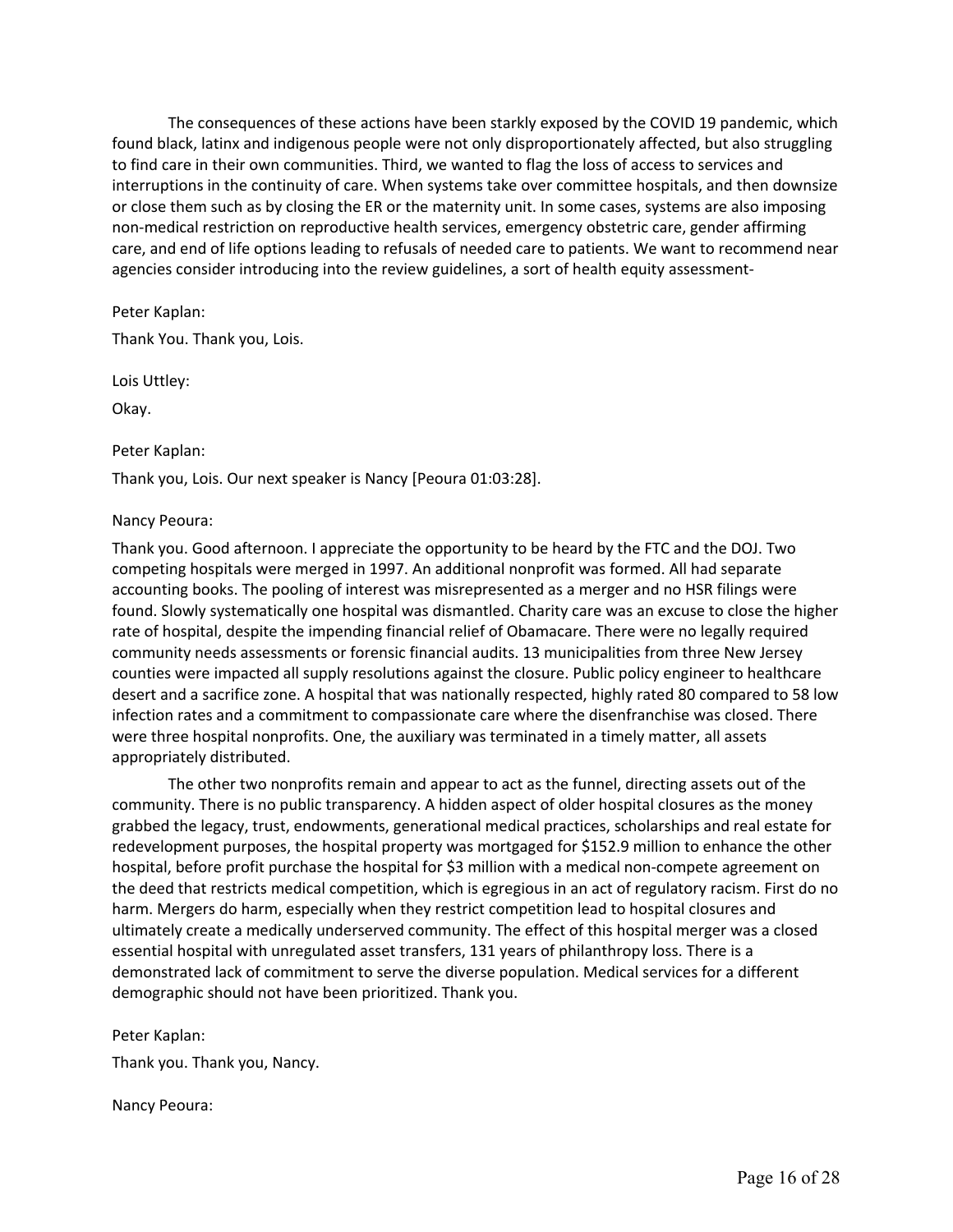# Thank you.

# Peter Kaplan:

Thanks a lot. Our next speaker is Lisa Goldstein.

# Lisa Goldstein:

 Thank you, Peter. And thank you to the FTC and department of justice for this opportunity. My name is Lisa Goldstein, senior vice president with Kaufman Hall and Associates. We are a national advisory firm but we don't need to go too far back. Scale proved to be essential during COVID, being part of a larger patient care. In many markets hospital became the central, if not the only organization providing the community with not only healthcare care like vaccinations, but also critical public services, such as housing and food banks, childcare, and even laundry services. Looking forward, it will be the US public healthcare system that addresses the healthcare disparities and access to care. for not for profit hospitals across the country. I think what's important today is that we look to history, health system enabled small, rural, and even midsize hospitals to gain critical access to PPE, ventilators, staffing that could be reassigned within a system. And in some cases, other system hospitals to direct

 Something that everyone has talked about today to address all the social determinants of health and many smaller independent hospitals may not have the resources or expertise to address these persistent and pervasive challenges. Without a partner or being part of a larger system. Smaller hospitals will face closures. Bankruptcies, downsizing of services because of the inability to absorb very large and now permanent labor increases, recruit the future workforce and clinicians and treat an aging population. They simply will not be able to afford their future and the capital to maintain state of the art, or even up to date facilities. Finally, many hospitals, as we know are the largest employer in their service area and they bring in many support industries. They serve as the economic anchor and sometimes being part of a larger system will keep that economic anchor in place. If hospitals close or file for bankruptcy, there will be larger repercussions on the economy. Per data from the American hospital association. Everyone-

 Our next speaker is Sean May, Sean. Peter Kaplan: Thank you, Lisa. Lisa Goldstein: Oh, thank you. Peter Kaplan: Thanks Lisa. Lisa Goldstein: Thank you. Peter Kaplan:

Sean May: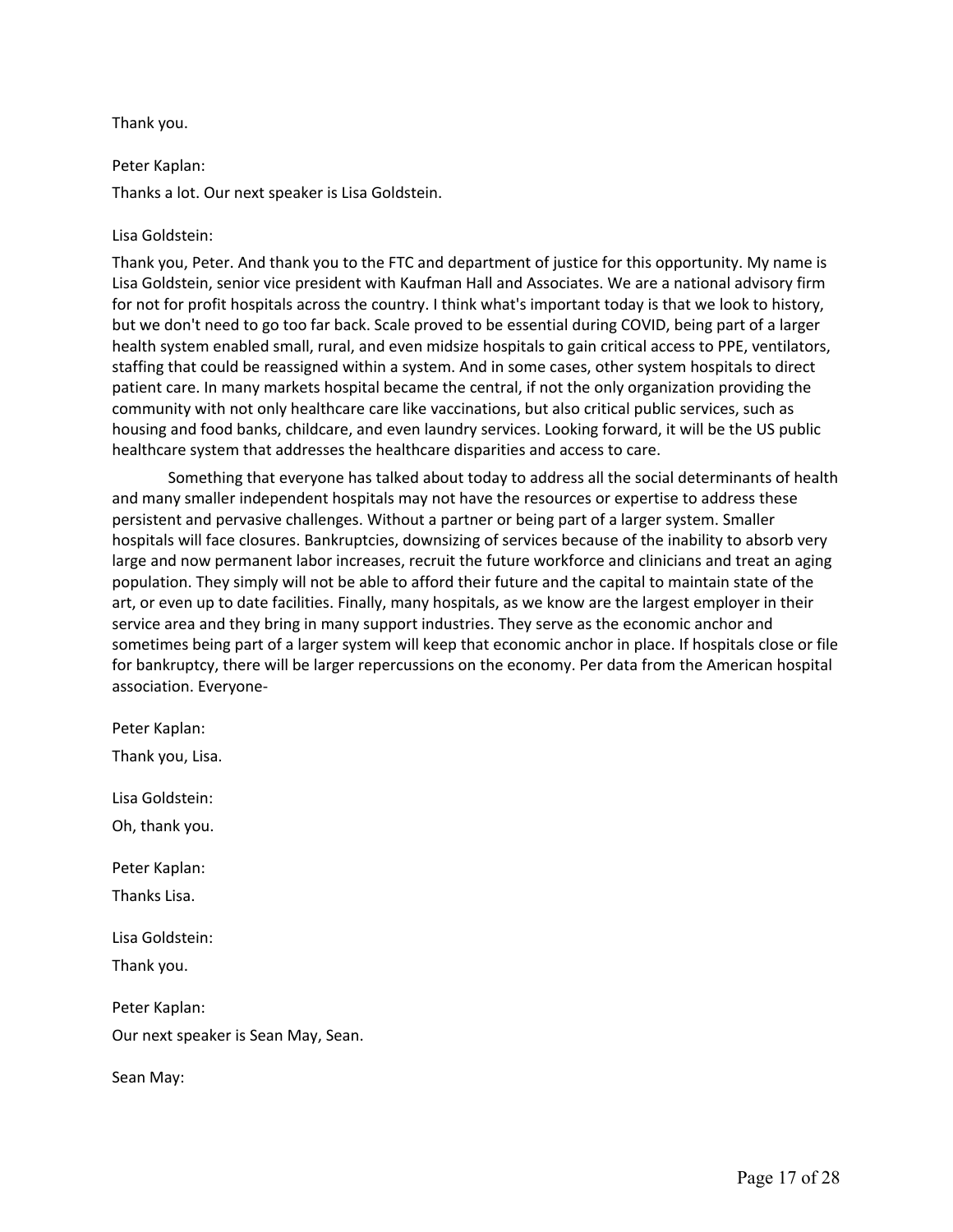Thank you. Thank you for the opportunity to speak with you today. My name is Sean May and I'm a healthcare economist with Charles River Associates in Boston. I spent more than two decades studying competition in healthcare markets. And I want to take the opportunity to briefly describe several studies of the effects of hospital mergers that my colleagues and I've conducted. These studies were funded by the American Hospitals Association, but CRA also works on behalf of government agencies to analyze competitive effects hospital mergers. As part of our studies, we interviewed hospital leaders to determine the primary objectives in pursuing acquisitions. They told us that acquisitions allowed them to expand their scale and scope in order to deliver cost effective value based care. They also identified several mechanisms through which hospital mergers benefit consumers. They believe that hospital mergers allow them to improve quality through the standardization of clinical practices.

 They facilitate investment separate services and enhance hospital's ability to recruit specialized physicians. Hospital mergers were also motivated by a desire to become more efficient, to reduce the processes, which increase quality. In addition to these interviews, we've conducted a comprehensive empirical study of the cost and quality effects of hospital mergers, including an analysis of the effects of all acquisitions of community hospitals in the US between 2009 and 2019. Our empirical findings are consistent with the objectives voiced by hospital system leaders. There are three primary findings of these analysis. First, we found that hospital mergers were associated with reduction in operating expenses at acquired hospitals. Second, we found some evidence that measures of clinical quality were passed on at least in part to health plans and patients. We view these empirical findings providing evidence that hospital leaders were successful in achieving their intended goals. Thank you for your time cost to access in capital markets to avoid unnecessary expenditures and to standardized clinical improve the departed hospitals, including reductions in inpatient, readmission rates and decline in mortality. Third, revenue per admission and acquired hospitals declined suggesting the cost reductions today.

# Peter Kaplan:

Thank you Sean. Our next speaker is Robert McNamara, Robert.

# Robert McNamara:

 Thank you for the opportunity to comment. I'm a physician whose practiced, emergency medicine 40 years. Past president of the American Academy of Emergency Medicine. Simply put private equity does not belong in our nation's emergency departments. ED's were the most vulnerable patients cared for, and it needs to be free of their profit seeking methods. Private equity's blown under the radar to now dominate emergency medicine. The majority of states prohibit laying ownership of medical practices specifically to keep the business influence out of the patient physician relationship, private equity flounces by setting up sham professional entities using the license of well-compensated corporate physicians. In an emergency, you may have the choice of where to go for care. When private equity owns the ED contract. The physician has no control over what you are charged. As seen with the surprise billing crisis. Profits are put over patients, hospitals have incentives to award ED contract to private equity.

 This can be directly through joint ventures where collective fees are shared and other situations it's less needed to provide substitute. Despite having an emergency, you might not get to see a doctor because of a business decision that someone less experienced is better for the bottom line. Importantly, doctors who work for private equity have no protections when they speak up about the quality of care or patient safety. We saw ED physicians terminate that during the pandemic. Specialty emergency medicines in crisis, we lead in self-reported burnout at 60%. Physicians who choose emergency medicine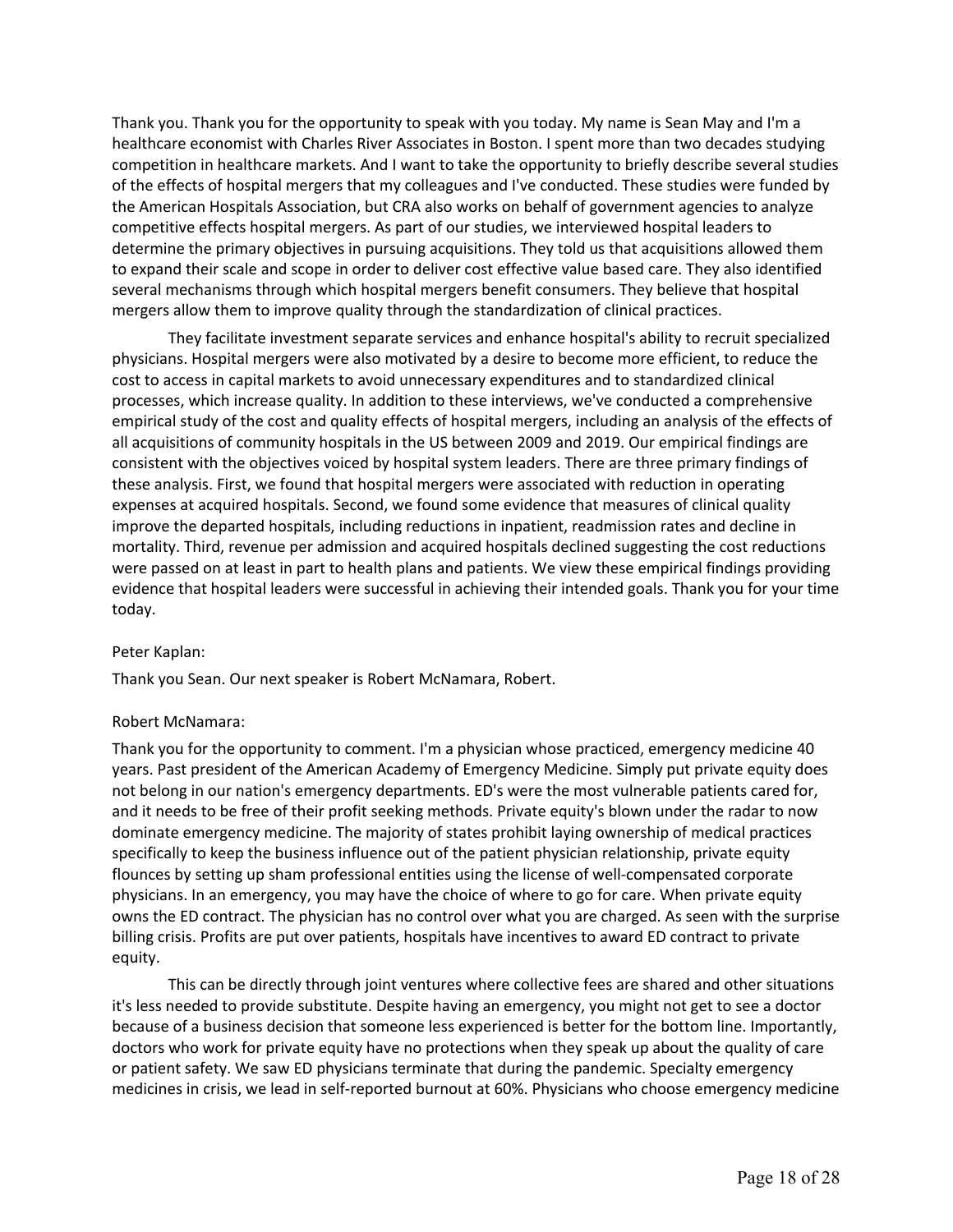have a strong sense of social justice. They know they will care for the homeless, those struggling with substance use, the victims of violence... Weekends, holidays. Their moral code is incompatible with the profit motives of ED. They feel widely detest the role of corporations in our specialty. Then you're now choosing to leave emergency medicine, private reign day. Thank you for your time.

## Peter Kaplan:

Thank you, Robert. Our next speaker is Carlo Passeri, Carlo.

# Carlo Passeri :

 Thank you. My name is Carlo Passeri and I'm here representing the Biotechnology Innovation Organization, which represents some 1000 biotech companies. Come here today not only as an advocate for the industry, but as a former investor venture fellow for several university as a biotech entrepreneur. M&A plays a significant role in driving biomedical innovation and the launching of new medicines in the United States and globally. In 2020, 55% of the \$34 billion invested in live scientist startups can from private capital, such as venture capital. M&A provides these investors with the exit next generation of companies, the other exit opportunities I feel add to that subject market group. It is without the presence of private capital. This is what has been dubbed the value of death and M&A is a key reason why that investment makes sense, particularly since there's a 10% chance that experimental drug will be approved by the FDA. That success rate falls to 3% for cancer drugs according to MIT. opportunities required in order to recuperate invested capital, and then redeploy those funds into the remarkably difficult for a group of entrepreneurs, to exit the university and stand on their two feet

 generation of medicine. The unended consequence of erecting barriers to M&A in biomedical science is that DC's will be forced to consider more developed pipelines first. This begins a chicken and egg conundrum, because how do you create a more developed pipeline and if you don't have the culvate to reach that point, a robust market for mergers and acquisitions and the live scientist is critical to our success. This is how we have developed therapies for HIV. This is how we develop a cure for HPV and how we created a gene therapy for treating inherited retinal disease that leaves childhood [inaudible 01:14:04]. The thing about medicine is that most don't care until the need arises with [inaudible 01:14:08]. The United States produces more new medicines every year than the rest of the world can buy. Our capital system will allow for that to happen given the probability success, current theories of biomedical finding. Thank you so much for the opportunity. Limiting exit opportunities for private capital by limiting M&A threatens the funding to the next harm and competition analysis should not be altered or arbitrarily widen when it comes to the

## Peter Kaplan:

Thank you, Carlo. Our next public speaker is Sophia Tripoli, Sophia.

## Sophia Tripoli:

 Hi everyone. My name is Sophia Tripoli from Families USA, a national non partisan voice for healthcare consumers. Thank you for hosting this session. Nearly half of all Americans forego medical care due to cost. And a third say that the cost of care interferes with their ability to secure basic needs like food and housing. Healthcare spending in the US has increased more than fourfold over the last four decades, which is primarily driven by paying higher prices than anywhere else in the world for healthcare, by growing consolidation. Although these medical monopolies promise that mergers and acquisitions will bring efficiencies, economies of scale and improve quality data continue to prove the opposite. Our including prescription drugs, hospital stays, MRIs and CT scans and births. These higher prices are driven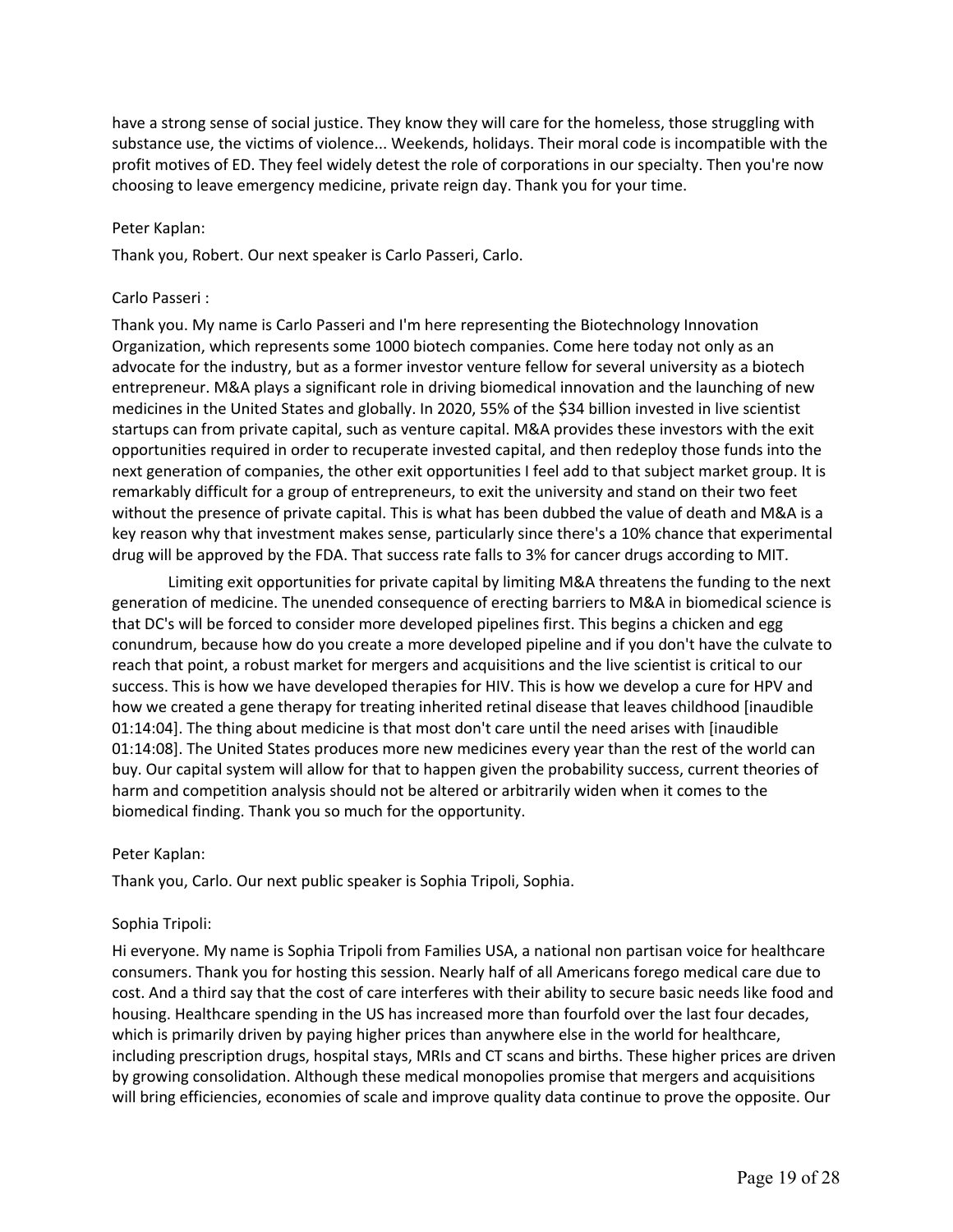nation's families are not healthier and care is unaffordable. Tomorrow Hamilton lives in Mancos Colorado, a rural town of about 1.000 people.

 Across Colorado, hospital mergers have forced smaller rural hospitals to reduce hours, cut services or shut their doors all together. Meanwhile, larger hospitals are expanding their networks, covering larger areas of the state and leaving patients like tomorrow with few options for nearby healthcare and higher prices. Her insurance premiums are higher than anywhere else in the state. Every doctor in the county is on the same network and there's no competition. Medical appointments are so backlog taking up to four months to the scene. Tomorrow has literally told the receptionist, "That far prices for the same service. By taking over half the hospitals in a city, they can set prices so high that insurance companies deny bills, leaving hardworking Americans with billions of dollars of debt and medical debt every year that they can never pay off. from now I'll either be better or I'll be dead." Consolidation, often results in big health corporations buying up and moving doctors offices into expensive medical buildings, where they can charge higher

 Just last week. A young man in Georgia needed life saving surgery, and no one told him he'd rich investors, buy hospitals, and then shut down less profitable units like maternity wards in rural hospitals, or they shut down rural hospitals altogether. Our health isn't a game and no one should be leave the hospital with a \$40,000 bill. Twice his annual income, even wall street speculators have gotten in on the action as firms whose only purposes to buy and sell companies to make a quick profit for their allowed to play monopoly with it. Thank you very much.

Peter Kaplan:

Thank you, Sophia. Our next speaker is Terry Serinsky.

 Hi thank you. Can you hear me okay? Terry Serinsky:

Peter Kaplan: Yep.

Terry Serinsky: Can you hear me? Oh, good.

Peter Kaplan:

Yes, we can.

# Terry Serinsky:

 Okay. I am a licensed clinical social worker and I have a personal experience in the field that I want to share, but I just want to put in my 2cents worth about the pharmacy industry. And I'll tell you that my right through them, if I try to buy it through Rite Aid, they're only allowed to give me a 30 day supply. I hear your point there. My next point is I so regret that the merger between CVS and Aetna occurred, it had a terrible effect on me as a worker. I worked as an EAP clinical counselor. I was hired by Aetna. It was a job I really loved. My job involved taking calls from people that were wanting to speak with a insurance comes from Optum RX and the only way I can get a 90 day supply of my medicine is if I buy it counselor for in the moment, support with things having to do with problems.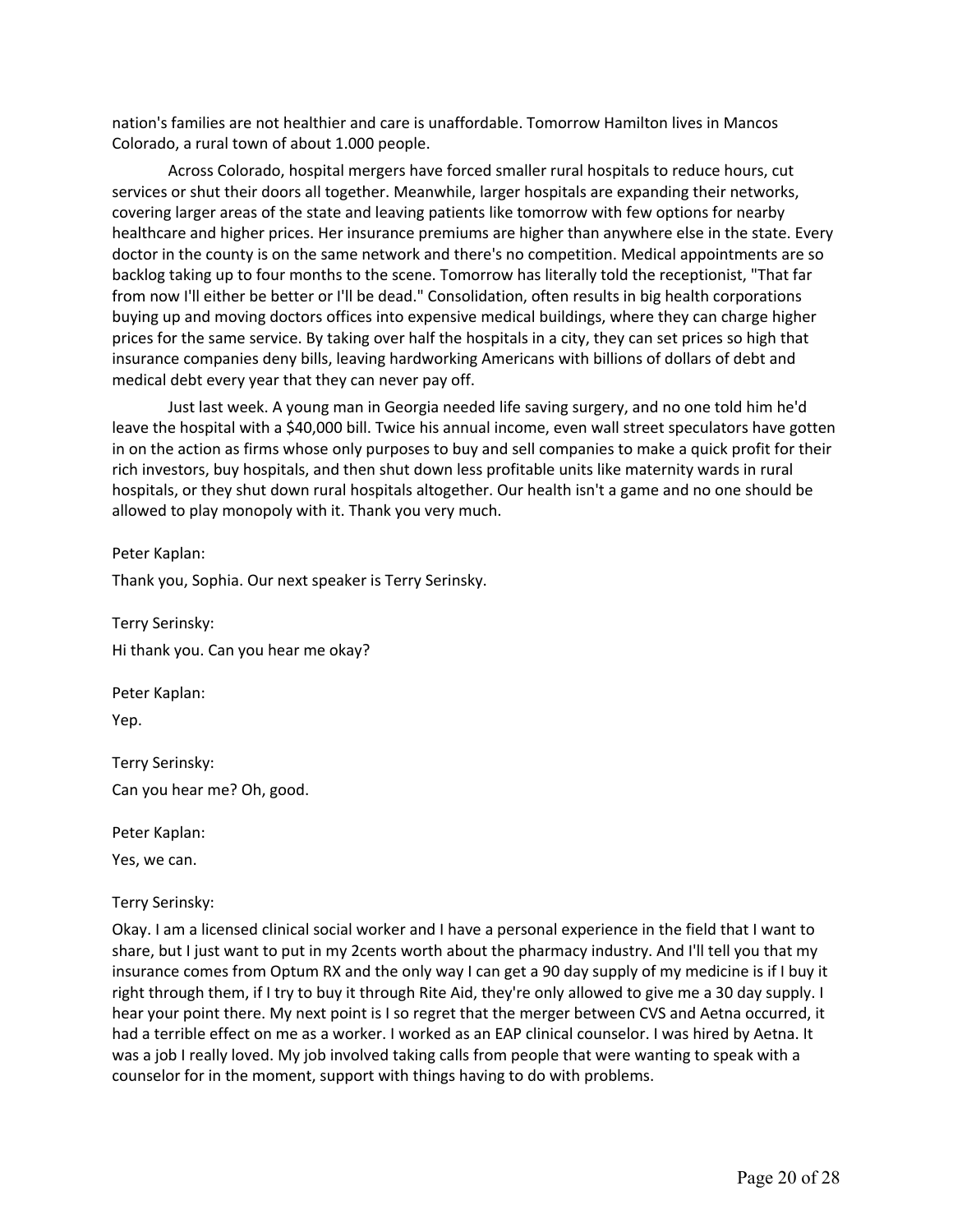We all have grief, substance abuse, relationship problems, work problems, and many, many other types of issues. I really loved that job. A couple years in, after the merger became finalized with CVS, my conditions changed, my salary was modest from the beginning. My salary was \$68,000 a year, and I didn't mind it because I loved my work. I knew I could get a higher salary somewhere else, but it was worth it to me for the satisfaction. But after CVS took over that satisfaction went way downhill. And personal limit, the day that I saw on paper, that after four years with the company, a new hire that I was training was getting paid more money than me. for me to do my personal best, I need a sort of amount of satisfaction. And when I think I reached my

# Peter Kaplan:

Thanks Terry. Thanks a lot, Terry. Our next speaker is JC Scott.

# JC Scott:

 Thank you. I'm JC Scott. And I'm here on behalf of PCMA, the national association representing America's Pharmacy Benefit Managers, and the commission has heard several things about PBMs that I would like to address to level set the role of PBMs in lowering consumer drug costs for the 266 million Americans with health insurance is well documented, including in several prior studies by the FTC specifically, PBM saved patients 40 to 50% on prescription drugs annually or nearly \$1,000 in savings per patient per year for every \$1 spent on PBM services, PBMs deliver \$10 in savings. And this includes negotiating rebates and discounts, which are used to benefit patients. PBMs pass along 99.6% of rebates to part D plans lowering part D cost by 7%. The commission has heard claim that the industry is overly concentrated, but in fact, there are currently 70 PBMs, including 10% growth in new entrants in the last three years. We've also heard claims that PBMs harm independent pharmacies, but pharmacies are key partners.

 And there are more independent pharmacies today than there were just 10 years ago, instead of singling out the one industry that is time and again been proven to be the only actor in the drug supply chain that is lowering cost for consumers. I would respectfully encourage the commission to examine not just PBMs, but the broader marketplace dynamics, including the obvious sources of high drug prices, such as manufacturers who have raised their prices by 159% over the last 10 years and the pharmacy costs would ultimately have on consumers. I believe any study of PBMs would once again, validate the value our companies provide through lower costs for consumers and that any study that seeks to focus on barriers to lower costs for consumers needs to use a broader lens. Thank you for the numerous other stakeholders, such as large organizations that represent independent pharmacies interests. Most importantly, the commission should prioritize and focus on the impact that higher opportunity.

## Peter Kaplan:

Thank you, JC. Our next speaker is Randy McDonough.

## Randy McDonough:

 Thank you. My name is Randy McDonough. I'm an independent community pharmacy owner in Iowa city, and also a board of trustee with the American Pharmacist Association. Today, I want to talk to you about out the consequences of vertical integration of pharmacy benefit managers on the loss of community pharmacy practices and the negative impact on patient care. Back in 2013, I wrote my legislators an urgent letter about the practices of PBMs and the impact it was having on my practice. And more importantly, my patients, I started a letter with a quote from Lord Acton in 1887 that said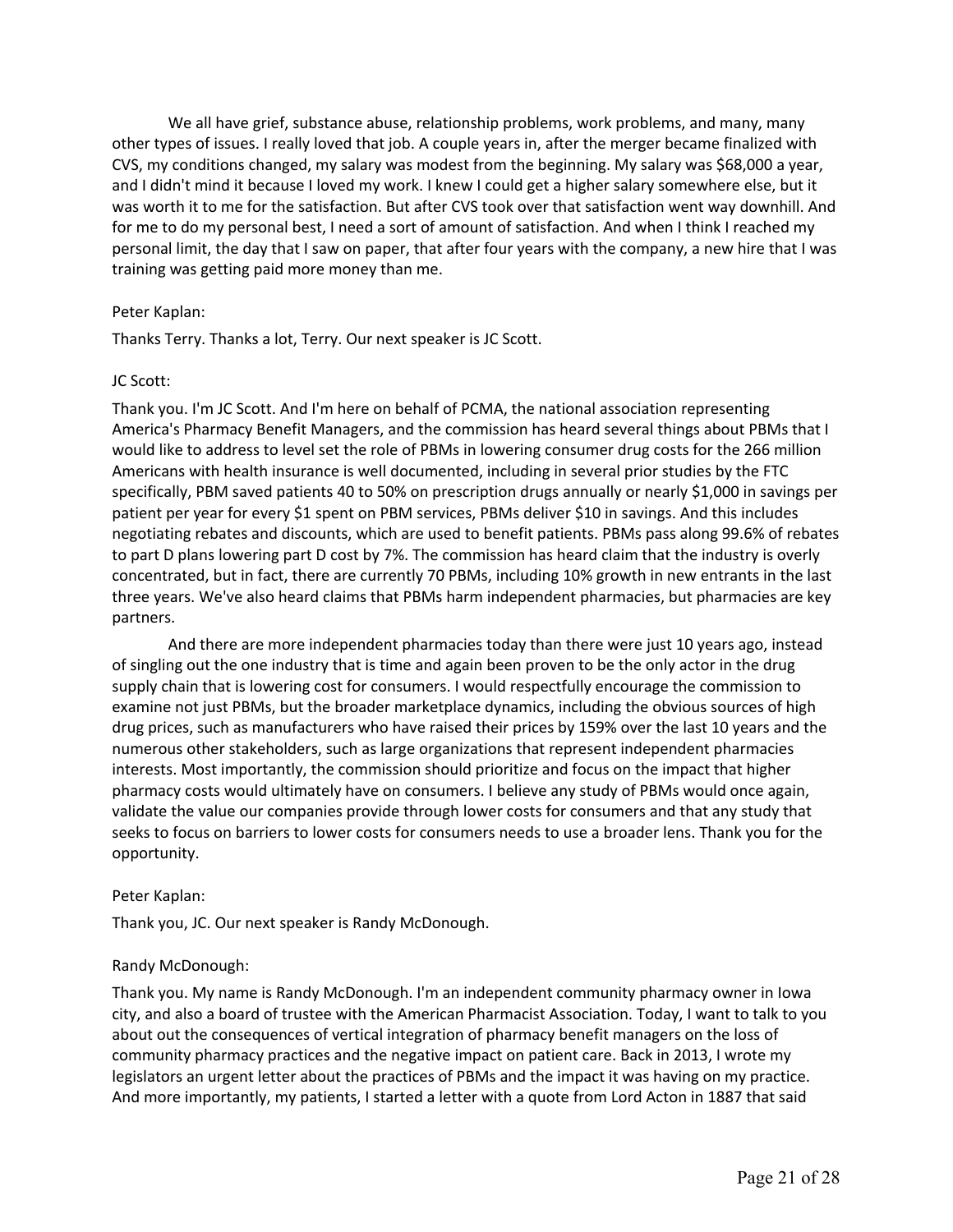power tends to corrupt. And absolute power corrupts absolutely. Nine years later here I am speaking to you just as urgently. PBMs, have a mass exorbitant profits, but at the expense of pharmacies and patients and their power continues to increase, especially because of this vertical integration, PBMs have little, no regulation, are non transparent and wield their tremendous power to dictate how pharmacies are paid.

 Unfortunately, it seems that this craziness will continue. More pharmacies will close due to the business model being upside down from the PBM practices and patients will not only continue to pay more out of pocket, but they also will lose one of their trusted healthcare professionals. This in turn can lead to patients experiencing more and more problems as it relates to the drug therapies. Back in the 1990s, it was estimated that for every dollar spent on drug therapy, we spent another dollar to correct the It becomes an ethical decision for the pharmacist owner. Stopped accepting ridiculous contracts and lose my patients or accept the contract and hope that something happens to stop this craziness. problems associated with that drug therapy.

 are countless studies that show when the patient has a relationship with their pharmacist, patient the current PBM model. And this has impacted my own patients. Many of which are older on complex medications at risk of medication related problems. They want my services yet they feel trapped to move to a PBM owned pharmacy due to the threat of their own out of pocket cost increasing. Lastly, because so pharmacies business models are upside down-In 2016, this number increased to a \$1.51. I have estimated the cost today to be over \$2. There health outcomes are improved and overall healthcare costs are reduced. This type of care is being lost in

Peter Kaplan:

Thanks, Randy.

Randy McDonough: Are closing. Thank you.

# Peter Kaplan:

All right. Thanks Randy. Our next speaker is Vicki Norton.

# Dr. Vicki Norton:

 Hello, thank you. Hi, my name is Dr. Vicki Norton and I'm an emergency physician and a board member of the American Academy of Emergency Medicine. The academy was founded in 1993 out of concern over the corporate influence in emergency departments, specifically about the quality of care and the treatment of physician employees. To this day, AAEM continues to advocate for the bedside physicians and against corporate control, which we view as putting profits over patients.

# Dr. Vicki Norton:

 Unfortunately, I've personally experienced the negative consequences of corporate ED consolidation. When I graduated residency, my first job was at an HCA hospital in Southeast Florida where the contract to staff the emergency department was owned by two physicians. I moved across the country with a newborn daughter and bought a home in the area. I found out a month before I was to start that the two physicians had sold the contract to a corporate group called Sheridan who in turn had a deal to staff both the radiology and the emergency departments. I was given an employment contract and told, take it or leave it. The contract had a restricted covenant and a non-interference clause. The other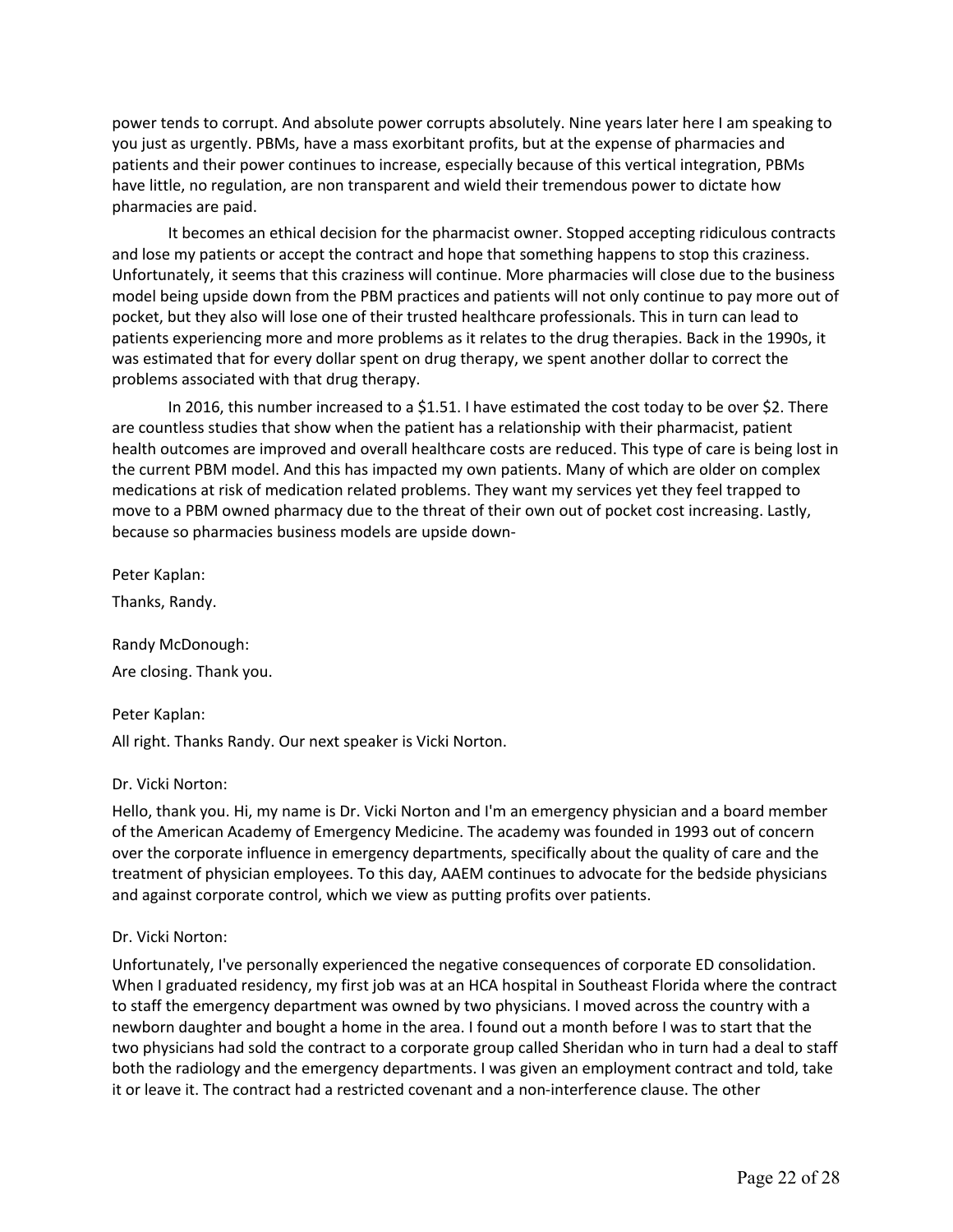emergency physicians working there attempted to talk to the hospital administration to take over the contract themselves as a group and were denied, likely due to this arrangement with the bundling of staffing contracts. The quality of care at the site and the treatment of the physicians working there became so bad over the next two years that the entire original group of physicians which staffed the ED for over 10 years ended up leaving including myself.

 What I didn't know at the time was that HCA's entire Southeast division was under direction to contract with corporate groups. And specifically in many hospitals to staff the ED through a joint venture with Envision. Currently the ED and the hospital I left is staffed under this arrangement. And I've heard from colleagues that its worse than ever working there. I luckily ended up at my current position with a physician owned democratic group at a nonprofit hospital in my hometown. Given the lack of jobs like this in my area, I could safely say that if my group ever loses its contract I would either end up moving out of the state completely or leaving emergency medicine altogether, a profession I have always viewed as a calling. Thank you so much for the opportunity to speak about this.

## Speaker 2:

Thanks. Thank you Vicki. Our next speaker is John Hopkins. John.

#### John Hopkins:

 Hi, my name is Dr. John Hopkins. I'm a residency trained board certified emergency physician as well as a veteran of the United States Air Force. I'm deeply disturbed by the merger and acquisition activity within medicine by private equity backed corporations such as USACS, Envision and Team Health. I have seen firsthand how these consolidations can harm patients. As a result of these companies' commitment to their investors, profits are prioritized over patient care. Staffing of emergency departments is largely driven by the desire to maintain a significant profit margin and not on the needs of the medical staff. This directly puts patients at risk. I know this because I've worked in over 20 emergency departments an energetic emergency physician ready to serve the public. I loved my specialty and the system in which I trained. What I experienced post-residency training was vastly different and caused me to throughout the United States. When I began my career in emergency medicine, I was enthusiastic and almost abandon medicine altogether.

 What I discovered is the practice of emergency medicine has become consolidated to the point that corporations were able to exhibit a large amount of control over physicians' medical decisions. corporate practices is the Health Management Associate's massive Medicare fraud scheme as shown on 60 minutes. Over time, I began to despise practicing emergency medicine, a specialty I once loved. Not because of the patients but because money, not care have become the priority. Since several large contract management groups manage all the emergency departments in my region, I could either continue in this environment or leave the specialty altogether. I decided to leave emergency medicine in 2017 due to the effects of corporate control. I was only seven years out of residency. I miss it dearly but would never consider going back to a corporate rich consolidated landscape that cares little about the patients and mainly about the almighty dollar. Thank you for your time. These corporations pressure physicians to evaluate and treat more patients per shift regardless of their level of illness and admit them regardless of need. One very good illustration of some of these deceptive

#### Speaker 2:

Thank you John. Our next speaker is Benjamin Jolly. Benjamin.

Benjamin Jolly: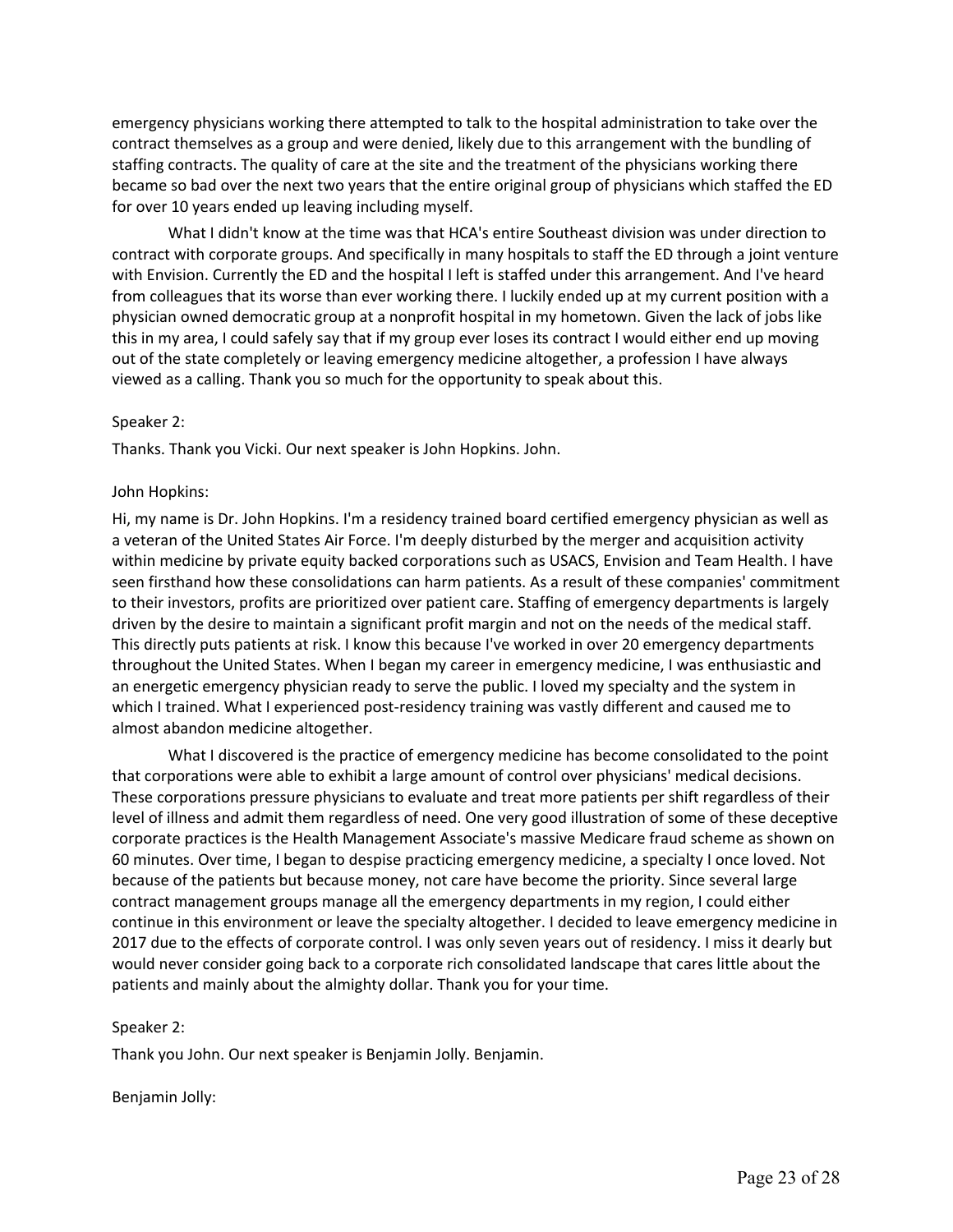Thank you. Chair con and deputy assistant [inaudible 01:28:12]. Thank you for hosting this session. My name is Benjamin Jolly. I'm a third generation independent pharmacist in Salt Lake City. I echo the sentiments of my colleagues, Doctors Belcher, Tenaren and McDonough. The vertical integration and the market power of the largest companies in healthcare perverts our entire care delivery system to benefit the needs of their shareholders over the health of our communities. From my perspective, the market access and reimbursement concerns of independent pharmacies and the workplace burnout concerns of employed physicians and employed pharmacists both stem from the same root cause, the tyrannical power of the largest corporations in America. I believe that a good remedy to our current plight is structural separation. No pharmacy benefit manager should own any pharmacy, whether that be mail, specialty or retail. No health insurance carrier should own any care delivery assets, hospitals, physician practices and others.

 markets. I believe this doctrine applies across industries. Slaughterhouses should not own hog farms. Amazon marketplace should not be owned by Amazon retail. Similarly, most favored nation policies should be prohibited. Their effect is to raise prices for anyone outside of this most favored nation. For example, in my industry the most favored nation ask usual and customary price rules of pharmacy and benefit managers are the cause of the price dysfunction that empowers good RX and discount cards generally. Similarly, Amazon's best price rule imposes a minimum price and attacks on nearly all internet retail sales to the benefit of Amazon. I ask that you reimpose these doctrines that served our country well for decades following the New Deal. Please save my profession from the power of these tyrants. In other words, price setters should not be allowed to be price takers in their own controlled

## Speaker 2:

Thank you Benjamin. Our next speaker is Sailesh Konda. Sailesh. Sailesh I think you're on mute.

# Sailesh Konda:

 private equity in dermatology and researched as well. Dermatologists from all over share with me their disconcerting experiences with these groups. However, many of them are shackled by non- disparagement agreements and are afraid to speak publicly. Dermatology has experienced a tie with a consolidation over the last decade. Influential leaders in dermatology selectively recruited by these groups in order to minimize scrutiny. There have been at least 38 regional PA backed derm groups for which are now defunct. Furthermore, 10 of the largest have formed a trade coalition which controls approximately 70% of the PA backed dermatology space. We're now entering a phase of regional mega markers and in some metro areas consolidation is limited to both choice for patients and insurers. Publications have documented a largely negative impact in DOP ownership and [inaudible 01:31:01] physicians state these groups worsen quality of patient care and physician autonomy. I'm a dermatologist and [inaudible 01:30:15] at the University of Florida. I've lectured extensively on

 Our research found some PA firms that were not performing due diligence and were employing outliers an intralesional injections performed on nursing home patients where 70% had a diagnosis of Alzheimer's disease. Some have also acquired outliers in skin biopsies when consolidating practices. Additionally, research has shown these groups over leveraged non physician practitioners with varying degrees of supervision which generates larger corporate profits. The mainstream media has documented these issues including adequate or faulty supplies in these groups. Unfortunately, these groups are not legally obligated to disclose PA ownership to patients. Public health experts have asked legislatures for transparency and a moratorium on PA investment in dermatology.

Lastly, debt dilations of these groups have decreased and many remain discounted and below pre pandemic levels which means some may cease to meet their debt obligations, it'll have to further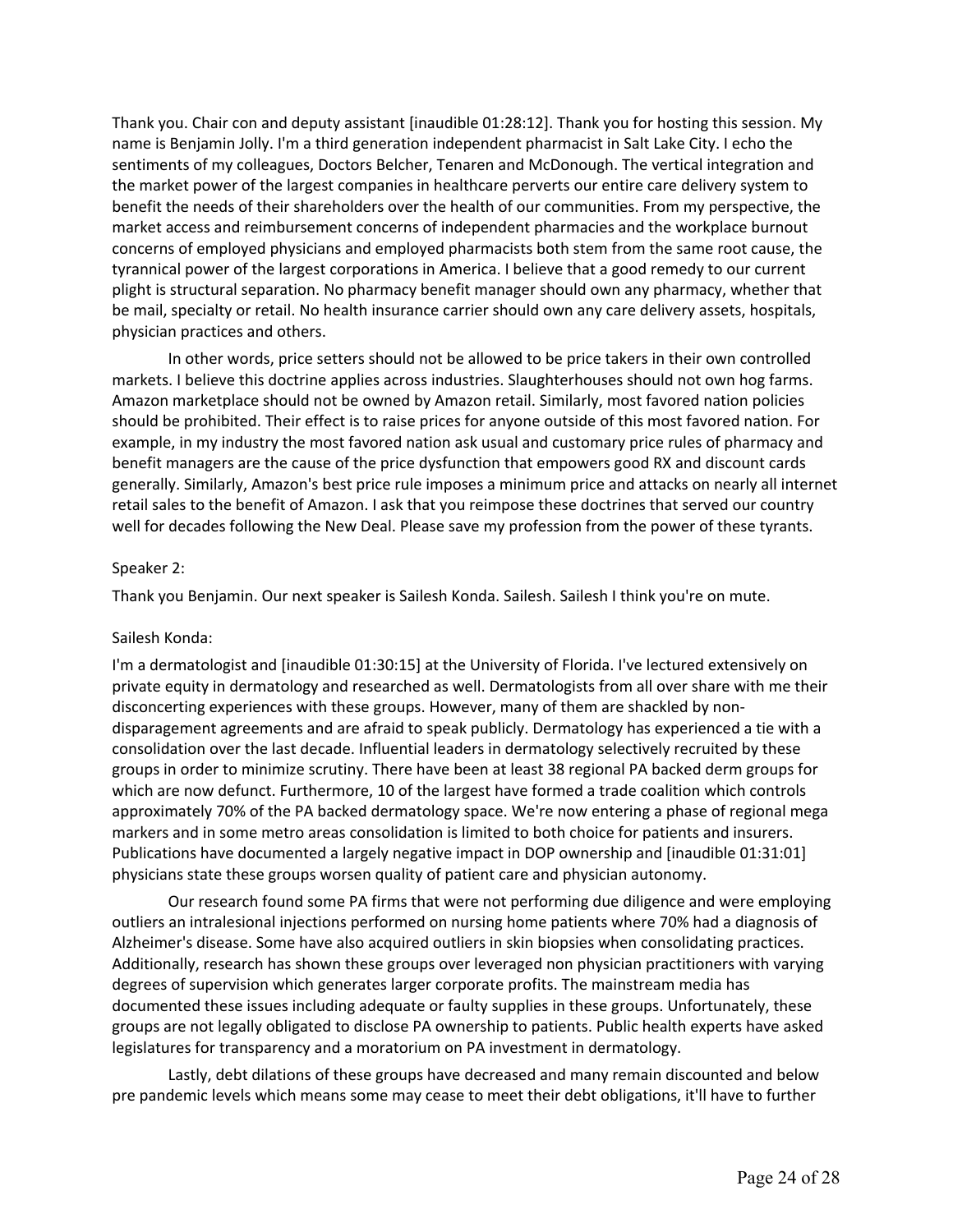Meanwhile, many of these large groups tend to be small businesses have secured over 26 million in governments propose guard rules for PA backed nursing homes and we now need similar [inaudible 01:32:14] for all of medicine. Thank you for the opportunity to speak to all of you today. increase revenue and cut cost of service large debt loads, which could further impact patient care. forgivable SBA PPP loans. We hope the FTC and DOJ will also serve the best interest of patients first. The

# Speaker 2:

Thank you Sailesh. Our next speaker is Beth McCracken. Beth.

# Beth McCracken:

 Good afternoon. I'm a patient living in Pennsylvania. In Western Pennsylvania we have two major integrated healthcare systems whereby they're both the insurer and the provider. They're UPMC and Highmark Allegheny Health Network. In the 1990s, UPMC began buying hospitals and specialty practices and by 2010 they had acquired the majority of specialty hospitals and doctors in the region. One of those hospitals and specialists practiced there was the Pittsburgh Inair Institute. In 2014, UPMC decided that they would no longer accept Highmark Insurance thereby barring patients access to those specialty services. At the time I had Highmark Insurance and I had begun experiencing severe pain in the left side of my face. Over the next five years I saw numerous ENT network, ear, nose and throat doctors. All of whom told me that it was a nerve condition and there wasn't much they can do for me. Finally, in 2019 I was diagnosed with a rare cancer and told that the only doctors that could help me were at the now UPMC Eye and Ear Institute.

 Fortunately, the cancer diagnosis opened a loophole and I was finally able to see the doctors there. Unfortunately, the five year delay in my diagnosis had given the cancer time to progress to where specialists at UPMC Eye and Ear Institute in 2014, I would've had an early diagnosis and my prognosis for survival would be much better. I am but one story that illustrates what effects hospital consolidation can have on patients' lives. Hospital consolidation robs patients of their ability seek treatment that is addresses these issues. Inhospitable recently won the best documentary award at the Phoenix Film it was not only in my face and my ear but it had metastasized to my lungs. Had I had access to the imperative to their successful health outcomes. As you can see, this is literally a matter of life and death. I highly urge you to go to [inhospitablefilm.com](https://inhospitablefilm.com) and look at the documentary inhospitable, which Festival. For patients did not-

Speaker 2:

Thank you Beth.

Beth McCracken:

Thank you.

Speaker 2:

Thank you very much Beth. Our next speaker is Darren Patz. Darren.

## Darren Patz:

 Thank you. Hello. I'm Darren Patz, senior vice president of Pediatrix Medical Group. Pediatrix Medical Group is a national medical group comprised to the nation's leading providers of physician services to mothers and children. Our affiliated clinicians are committed to providing coordinated compassionate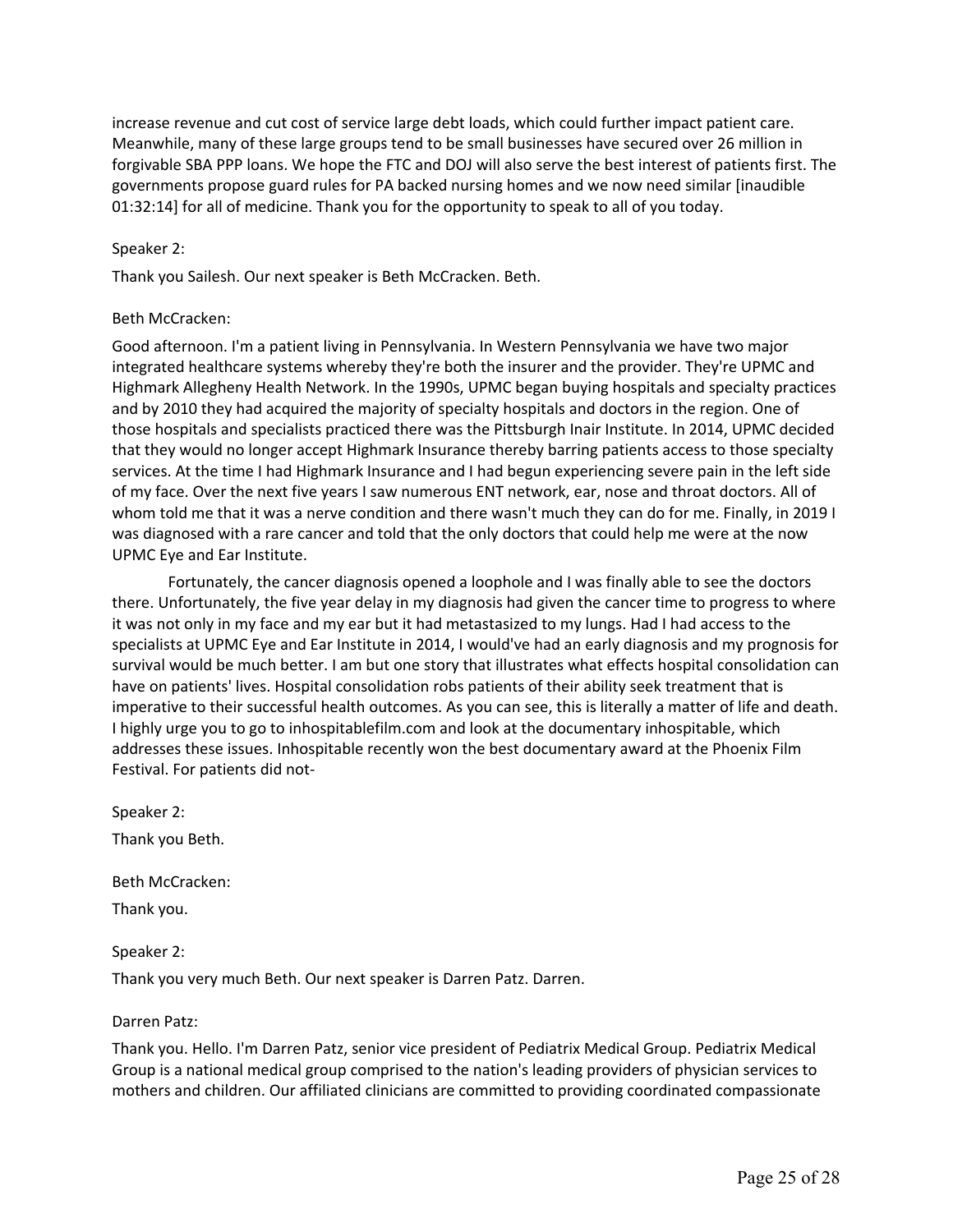settings. Our specialties include obstetrics, maternal fetal medicine and neonatology complimented by 18 pediatric subspecialties. Pediatrix was founded in 1979 as a single affiliated neonatology practice. And today via organic growth and acquisitions, provides it's highly focused and often critical care services through more than 4,700 affiliated physicians and other clinicians in 38 states in Puerto Rico. It Pediatrix affiliated clinicians care for or diagnose one in four babies in the United States, more infants than any other physician services organization in the nation. But our highly specialized care has been bolstered by company's investment in more than \$25 million of research and education, quality and clinically excellent services to women, babies and children in hospital settings and office based is estimated that nearly 60% of the patients that our clinicians serves are Medicaid beneficiaries. improvement and safety initiatives over the past five years alone.

 Yes, we are an organization dedicated to quality improvement in patient safety. Our efforts contribute to better patient outcomes and reduced long term healthcare system costs. Not only for our on the effect of COVID on women and children. We continue to monitor this impact in the NIC use and PIC uses around the country. Indeed, our work in the Center for Research Education Quality could only be possible due to the growth of Pediatrix into a national medical group. In addition to the benefits of patients and hospital partners, but for all patients and providers across all specialty areas. Certainly in this recent pandemic as a leader in clinical research, Pediatrix affiliated clinicians published many studies research, quality improvement, patient safety and education, our coverage-

# Speaker 2:

Thank Darren. Thanks Darren. Our next speaker is Jonathan Michael Eisenberg.

# Jonathan Eisenberg:

 Thank you. I am Jonathan Eisenberg. I am deputy general counsel for AIDS Healthcare Foundation which is a worldwide leader in providing cutting edge medicine and advocacy for people living with and HIV/AIDS. We have a chain of independent specialized pharmacies in the United States and also many healthcare centers and often the pharmacies and the healthcare centers are integrated. I want to speak briefly about the review of vertical integration mergers for PBMs and other participants in the pharmaceutical distribution system in the United States. I would ask the FTC when reviewing these mergers in the future to look beyond just the relationship between PBMs and the insurance companies that they're merging with and also PBMs and the pharmacies that they're merging with. It's not enough to just say, well are there still enough insurance companies left in the marketplace to appear competitive and same for pharmacies. It's more important to look at the end users, the patients.

 These mergers in the healthcare industry cannot treat the end user like a widget where one is standardized care but AHF and many other innovative healthcare providers serve specialized needs populations, niche populations and you cannot provide cookie cutter healthcare or cookie cutter AHF innovated and that is also seen in the Ryan White CARE Act programs is superior and lifesaving. And we should not allow these mergers that fragment integrated care that is so important and life saving. interchangeable with the other. I heard one of the previous speakers speak about providing pharmacy services to those populations and expect the good outcomes. The integrated care model that So-

## Speaker 2:

Thank you Jonathan. Thank you. Our next speaker is Mark Peters.

Mark Peters: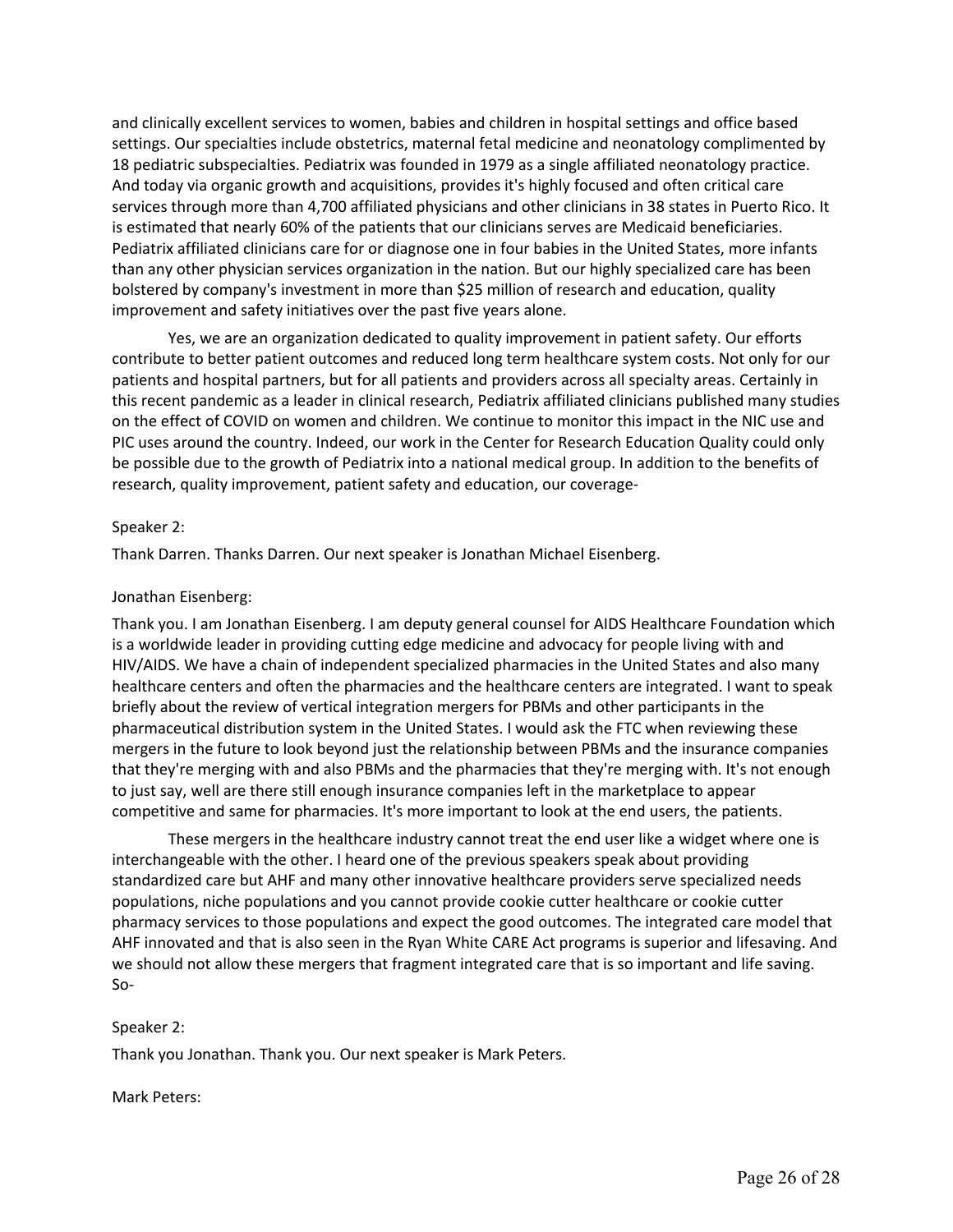Hi, my name is Mark Peters. I'm a retired first generation physician assistant trained in the 1970s and who practiced long enough to see the negative effects of the fact that there is currently no billing code North Carolina from 1995 until 2012. I want to point out the fact that the sale of not for profit authority to disapprove or approve of these sales. I heard of this through an article published by Asheville Watchdog, a free not for profit investigative news organization that obtained 6,000 documents regulatory authority to reverse acquisitions like this. And I would strongly recommend these documents for caring for the patient. I was an allied health medical staff member of Mission Hospital in Asheville, organizations in North Carolina is not controlled by the North Carolina attorney general who has no from the AG's office regarding acquisition of Mission by HCA. It's my understanding that the FDC has the be reviewed and then reverse this acquisition.

 The article stated that the North Carolina attorney general had, "Great concerns about how HCA was selected as the purchaser of Mission health systems," including that quote, "The deck had been stacked in HCA's favor from the beginning," by then CEO Ronald A. Paulus and his advisor, Philip D. Green. Who had, Philip D. Green, who had a previously undisclosed, "Prior business relationship with ACA." Mr. Paulus, "Coached HCA behind the scenes on how to best present its care to the mission board," of directors. The document stated that, "In the end an outside observer could conclude that HCA rose to the top among a limited number of bidders because the deck had been stacked in its favor from the beginning by Dr. Paulus and Mr. Green." The AG was sufficiently concerned that it required the mission board to take another vote.

# Speaker 2:

Thanks. Thanks Mark. Thank you very much. Our next speaker is Mercy Hilton. Mercy.

## Mercy Hilton:

 Hello, I'm Dr. Mercy Hilton. For 20 years I've been a pediatric emergency physician in Indiana which is now the poster child state of the ills of the health system consolidation. I recently left the profession to burn out moral injury and the increasing corporatization of emergency medicine well illustrated when very active physicians social media group with participants from around the state and from all specialties. And I have become a patient advocate and grassroots physician advocate. I feel an obligation to speak up on behalf of the many physicians who cannot voice their own concerns due to fear of retaliation. I believe that the following are some of the direct consequences of health system local physician owned group I worked for was replaced with the national group. I'm also the founder of a consolidation in Indiana.

 Reduced patient autonomy and consumer choice, unfair anti-competitive environment for private locally owned physician practices, among the highest healthcare prices for payers in the nation, among the highest average rate of profit in the nation for similar tax exempt hospitals, lower than average percentage of physician owned practices, physician workforce monopsony, lower than national average physician compensation and declining work conditions for healthcare workers with little to no employment contracts which may leave physicians with no option but to leave the state or profession in order to leave a health system, reduced physician autonomy, specifically undo corporate influence on medical judgment and medical education and graduate medical education. I'm inviting the FTC and DOJ to launch an investigation of healthcare consolidation in the state of Indiana and the resulting negative effects on prices, access to physician care, quality of care for Hoosiers, autonomy of the medical profession and the healthcare workforce. leverage to make changes, ferociously applied and enforced physician non-compete clauses in